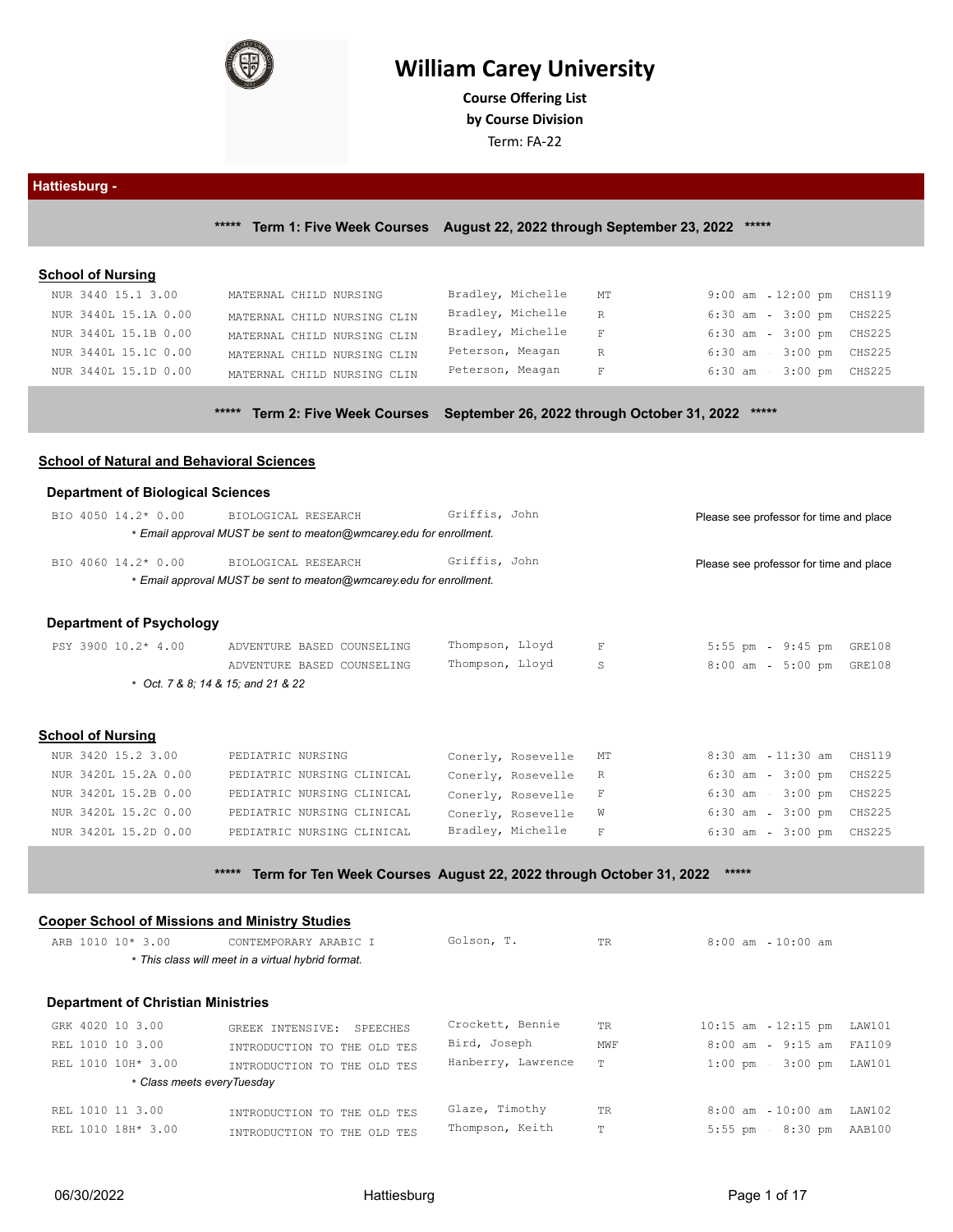#### \* *This course will meet every Tuesday evening.*

| REL 1018 10 3.00                  | INTRO. TO THE OLD TESTAMENT                 | Caldwell, Daniel | MWF | $8:00$ am - $9:15$ am<br>TBATBA                 |
|-----------------------------------|---------------------------------------------|------------------|-----|-------------------------------------------------|
| REL 1020 10 3.00                  | INTRODUCTION TO THE NEW TES                 | Glaze, Timothy   | MWF | $11:45$ am - $1:05$ pm<br>LAW102                |
| REL 1020 12 3.00                  | INTRODUCTION TO THE NEW TES                 | Casey, Anthony   | TR  | $10:00$ am<br>$8:00$ am<br>TBATBA               |
| REL 1020 18H* 3.00                | INTRODUCTION TO THE NEW TES                 | Clark, Earnest   | Μ   | 5:55 pm - 8:30 pm<br>TBATBA                     |
|                                   | * This course will meet every Monday night. |                  |     |                                                 |
| REL 1028 10 3.00                  | INTRO. TO THE NEW TESTAMENT                 | Crockett, Bennie | MWF | $8:00$ am<br>$9:15$ am<br>TBATBA                |
| REL 2030 10 3.00                  | THE BAPTIST HERITAGE                        | Adams, George    | TR  | $10:15$ am $-12:15$ pm<br>LAW102                |
| REL 2730 10 3.00                  | BIBLICAL HERMENEUTICS                       | Golson, T.       | TR  | $8:00$ am<br>$10:00$ am<br>TBATBA               |
| REL 3970 10* 0.00                 | INTERNSHIP IN MINISTRY                      | Bird, Joseph     |     | Please see professor for time and place         |
|                                   | * Email WPeden@wmcarey.edu                  |                  |     |                                                 |
| REL 4020 10 3.00                  | NT EXEGESIS: SPEECHES IN AC                 | Crockett, Bennie | TR  | $10:15$ am $12:15$ pm<br>LAW101                 |
| REL 4050 10 3.00                  | WORLD RELIGIONS                             | Casey, Anthony   | TR  | $1:00 \text{ pm } - 3:00 \text{ pm }$<br>GRE108 |
| REL 4740 10 3.00                  | PREACHING/TEACHING FROM THE                 | Bird, Joseph     | TR  | $1:00 \text{ pm} - 3:00 \text{ pm}$ LAW102      |
| REL 4970 10 9.00                  | INTERNSHIP IN MISSIONS                      | Casey, Anthony   |     | Please see professor for time and place         |
|                                   |                                             |                  |     |                                                 |
| <b>Department of Philosophy</b>   |                                             |                  |     |                                                 |
| PHI 2500 10 3.00                  | LOGIC                                       | Crockett, Bennie | MWF | $1:15$ pm<br>2:35 pm LAW101                     |
|                                   |                                             |                  |     |                                                 |
| <b>Honors</b>                     |                                             |                  |     |                                                 |
| <b>Honors</b>                     |                                             |                  |     |                                                 |
| HON 3000 10 0.00                  | HONORS COLLOQUIUM                           | Lowery, David    |     |                                                 |
|                                   |                                             |                  |     | Please see professor for time and place         |
| <b>School of Arts and Letters</b> |                                             |                  |     |                                                 |
| GEO 4150 10 3.00                  |                                             | Nicovich, John   | ΜW  | $1:00$ pm<br>3:00 pm AAB101                     |
|                                   | GEOGRAPHY OF THE ISLAMIC WO                 |                  |     |                                                 |
| <b>Department of Art</b>          |                                             |                  |     |                                                 |
| ART 1020 10 3.00                  | DRAWING II                                  | Kemp, Myra       | TR  | $1:00 \text{ pm } - 5:00 \text{ pm}$<br>CSA101  |
| ART 1080 10 3.00                  | 2-D DESIGN                                  | Kemp, Myra       | ΜW  | $8:00$ am $12:00$ pm<br>CSA101                  |
| ART 1310 10 3.00                  | PAINTING I                                  | Kemp, Myra       | TR  | $1:00 \text{ pm } - 5:00 \text{ pm }$<br>CSA101 |
| ART 1900 10 3.00                  | FUNDAMENTALS OF ART                         | Wilson, Bethanie | TR  | $8:00$ am $-12:00$ pm<br>CSA101                 |
| ART 2000 11 3.00                  | ART APPRECIATION                            | Diket, Read      | ΜW  | $10:15$ am<br>$12:15$ pm<br><b>PSB101</b>       |
| ART 2310 10 3.00                  | PAINTING II                                 | Kemp, Myra       | TR  | $1:00 \text{ pm } - 5:00 \text{ pm }$<br>CSA101 |
| ART 2410 18 3.00                  | CERAMICS I                                  | Revette, Samuel  | М   | 5:55 pm - 9:45 pm<br>CSA101                     |
| ART 2420 18 3.00                  | CERAMICS II                                 | Revette, Samuel  | М   | $9:45$ pm<br>$5:55$ pm<br>CSA101                |
| ART 2530 10 3.00                  | TYPOGRAPHY                                  | Ford, Edward     | TR  | $8:00$ am $-12:00$ pm<br>AAB103                 |
| ART 2540 10 3.00                  | COMPUTER GRAPHICS                           | Ford, Edward     | TR  | $8:00$ am $-12:00$ pm<br>AAB103                 |
| ART 2900 10 3.00                  | ADVANCED 2-D DESIGN                         | Kemp, Myra       | MW  | 8:00 am 12:00 pm<br>CSA101                      |
| ART 3010 10 3.00                  | DRAWING III                                 | Kemp, Myra       | TR  | $1:00 \text{ pm } - 5:00 \text{ pm }$<br>CSA101 |
| ART 3020 10 3.00                  | DRAWING IV                                  | Kemp, Myra       | TR  | $1:00 \text{ pm } - 5:00 \text{ pm }$<br>CSA101 |
| ART 3190 10H* 3.00                | ART IN THE ELEMENTARY SCHOO                 | Diket, Read      | Μ   | $3:15$ pm<br>$5:15$ pm<br><b>PSB101</b>         |
|                                   | * Class meets face to face every Monday     |                  |     |                                                 |
| ART 3320 10 3.00                  | PAINTING III                                | Kemp, Myra       | TR  | $1:00$ pm<br>$5:00 \text{ pm}$<br>CSA101        |
| ART 3330 10 3.00                  | PAINTING IV                                 | Kemp, Myra       | TR  | $1:00$ pm<br>$5:00 \text{ pm}$<br>CSA101        |
| ART 3340 10 3.00                  | PAINTING V                                  | Kemp, Myra       | TR  | $1:00 \text{ pm } - 5:00 \text{ pm }$<br>CSA101 |
| ART 3350 10 3.00                  | PAINTING VI                                 | Kemp, Myra       | TR  | $1:00$ pm<br>$5:00$ pm<br>CSA101                |
| ART 3410 18 3.00                  | CERAMICS III                                | Revette, Samuel  | Μ   | $9:45$ pm<br>CSA101<br>$5:55$ pm                |
| ART 3420 18 3.00                  | CERAMICS IV                                 | Revette, Samuel  | М   | 5:55 pm - 9:45 pm<br>CSA101                     |
| ART 3430 18 3.00                  | CERAMICS V                                  | Revette, Samuel  | М   | $9:45$ pm<br>$5:55$ pm<br>CSA101                |
| ART 3440 18 3.00                  | CERAMICS VI                                 | Revette, Samuel  | М   | $5:55$ pm<br>$9:45$ pm<br>CSA101                |
| ART 3530 10 3.00                  | ADVERTISING DESIGN I                        | Ford, Edward     | TR  | $8:00$ am $-12:00$ pm<br>AAB103                 |
| ART 3550 10 3.00                  | GRAPHIC ILLUSTRATION I                      | Ford, Edward     | TR  | $12:00$ pm<br>$8:00$ am<br>AAB103               |
| ART 3560 10 3.00                  | GRAPHIC ILLUSTRATION II                     | Ford, Edward     | TR  | $12:00$ pm<br>$8:00$ am<br>AAB103               |
| ART 3580 10 3.00                  | MULTIMEDIA DESIGN                           | Ford, Edward     | TR  | 8:00 am - 12:00 pm AAB103                       |

ART 3620 10 3.00 HISTORY OF ART I: PREHISTO Ford, Edward MW MW 1:10 pm 3:10 pm AAB104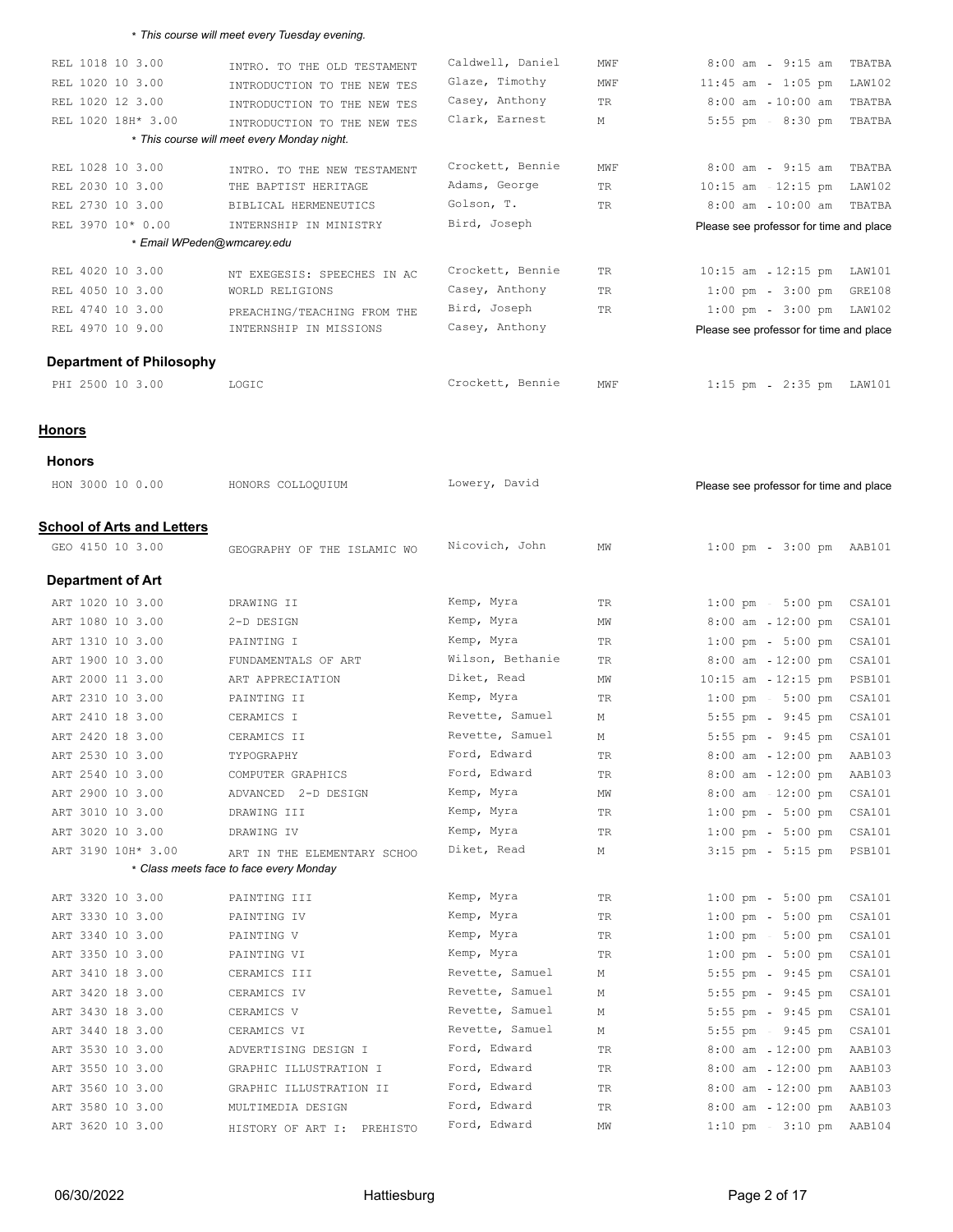| ART 3900 10H* 3.00                                  | COMPOSITION IN DRAWING                                      | Diket, Read        | W           | $1:00$ pm<br>5:00 pm  PSB101          |        |
|-----------------------------------------------------|-------------------------------------------------------------|--------------------|-------------|---------------------------------------|--------|
|                                                     | * Course meets every Wednesday                              |                    |             |                                       |        |
| ART 3900 11 3.00                                    | TYPOGRAPHY II                                               | Ford, Edward       | TR          | $8:00$ am $-12:00$ pm                 | AAB103 |
| ART 4310 10 3.00                                    | PAINTING VII                                                | Kemp, Myra         | TR          | $1:00$ pm<br>$5:00$ pm                | CSA101 |
| ART 4320 10 3.00                                    | PAINTING VIII                                               | Kemp, Myra         | TR          | $1:00 \text{ pm } - 5:00 \text{ pm }$ | CSA101 |
| ART 4330 10 3.00                                    | PAINTING IX                                                 | Kemp, Myra         | TR          | $1:00 \text{ pm } -5:00 \text{ pm }$  | CSA101 |
| ART 4440 18 3.00                                    | CERAMICS X                                                  | Revette, Samuel    | М           | $5:55$ pm<br>$9:45$ pm                | CSA101 |
| ART 4530 10 3.00                                    | ADVERTISING DESIGN II                                       | Ford, Edward       | TR          | $8:00$ am $-12:00$ pm                 | AAB103 |
| ART 4580 10 3.00                                    | PACKAGING DESIGN                                            | Ford, Edward       | TR          | 8:00 am - 12:00 pm AAB103             |        |
|                                                     |                                                             |                    |             |                                       |        |
| <b>Department of Hea/Ped/Rec</b>                    |                                                             |                    |             |                                       |        |
| PED 1500 10 1.00                                    | Movement for the Actor                                      | Beauvais, Melissa  | $\mathbb T$ | $8:50$ am - $9:50$ am                 | QAA102 |
| <b>Department of History/Social Science</b>         |                                                             |                    |             |                                       |        |
| HIS 1010 11 3.00                                    | WORLD HISTORY TO 1500                                       | Brooke, Jonathan   | MWF         | $1:15$ pm - $2:35$ pm                 | AAB100 |
| HIS 1010 12 3.00                                    | WORLD HISTORY TO 1500                                       | Nicovich, John     | MWF         | $8:00$ am - $9:15$ am                 | AAB101 |
| HIS 1020 11 3.00                                    | WORLD HISTORY SINCE 1500                                    | Brooke, Jonathan   | MWF         | 10:15 am  11:35 am                    | AAB104 |
| HIS 4150 10 3.00                                    | ISLAMIC FAITH, ISLAMIC EMPI                                 | Nicovich, John     | ΜW          | $1:00 \text{ pm } - 3:00 \text{ pm }$ | AAB101 |
| HIS 4220 10 3.00                                    | WORLD HISTORY FOR TEACHERS                                  | Brooke, Jonathan   | TR          | $1:00 \text{ pm } - 3:00 \text{ pm }$ | AAB104 |
|                                                     |                                                             |                    |             |                                       |        |
| <b>Department of Lit/Lang</b><br>ENG 1000 10H* 3.00 | SKILLS IN ENGLISH                                           | Maqueda, Cheryl    |             |                                       |        |
|                                                     |                                                             |                    | MW          | $11:45$ am - $1:05$ pm AAB100         |        |
|                                                     | * Class meets Mondays & Wednesdays                          |                    |             |                                       |        |
| ENG 1010 10 3.00                                    | COMPOSITION                                                 | Brookter, Josye    | TR          | $10:15$ am $-12:15$ pm                | AAB104 |
| ENG 1010 11 3.00                                    | COMPOSITION                                                 | Graves, Jeanna     | MWF         | $9:15$ am<br>$8:00$ am                | QAA101 |
| ENG 1010 12 3.00                                    | COMPOSITION                                                 | Massey, Lorie      | TR          | $3:00$ pm<br>$1:00$ pm                | AAB100 |
| ENG 1020 11 3.00                                    | RESEARCH & COMPOSITION                                      | Brookter, Josye    | TR          | $1:00 \text{ pm } - 3:00 \text{ pm }$ | TBATBA |
| ENG 1020 12H* 3.00                                  | RESEARCH & COMPOSITION                                      | Lowery, David      | ΜW          | $11:45$ am<br>$1:05$ pm               | AAB104 |
|                                                     | * Class meets Mondays and Wednesdays                        |                    |             |                                       |        |
| ENG 2110 10H* 3.00                                  | WORLD LITERATURE I                                          | Lowery, David      | MW          | 10:15 am - 11:35 am AAB100            |        |
|                                                     | * Class meets Mondays and Wednesdays                        |                    |             |                                       |        |
|                                                     |                                                             | Chestnut, Allison  |             |                                       |        |
| ENG 2110 11 3.00                                    | WORLD LITERATURE I                                          | Newman, Marsha     | ΜW          | $2:45$ pm - $4:45$ pm                 | AAB100 |
| ENG 2110 13 3.00<br>ENG 2120 10H* 3.00              | WORLD LITERATURE I                                          | Richardson, Thomas | TR          | $1:00$ pm<br>$3:00$ pm                | AAB100 |
|                                                     | WORLD LITERATURE II<br>* Class meets Mondays and Wednesdays |                    | ΜW          | $2:35$ pm<br>$1:15$ pm                | AAB100 |
|                                                     |                                                             |                    |             |                                       |        |
| ENG 2120 11 3.00                                    | WORLD LITERATURE II                                         | Massey, Lorie      | TR          | 10:15 am  12:15 pm                    | AAB101 |
| ENG 3000 18 3.00                                    | CREATIVE WRITING                                            | Chestnut, Allison  | М           | 5:55 pm - 9:45 pm                     | AAB100 |
| ENG 3080 18H* 3.00                                  | TRADITIONAL GRAMMAR                                         | Lowery, David      | T           | 5:55 pm - 9:45 pm AAB101              |        |
|                                                     | * Class required meetings: 1st, 5th and 10th weeks          |                    |             |                                       |        |
| ENG 3200 10H* 3.00                                  | ANALYSIS OF LITERATURE                                      | Richardson, Thomas | MW          | 10:15 am - 11:35 am AAB101            |        |
|                                                     | * Class meets Mondays & Wednesdays                          |                    |             |                                       |        |
| ENG 4400 10 3.00                                    | THE AGE OF ENLIGHTENMENT                                    | Newman, Marsha     | TR.         | $3:15$ pm - $5:15$ pm                 | AAB104 |
| SPA 1010 10 3.00                                    | ELEMENTARY SPANISH I                                        | Covarrubias, Janie | TR          | $10:00$ am<br>$8:00$ am               | AAB101 |
| SPA 1010 11 3.00                                    | ELEMENTARY SPANISH I                                        | Maqueda, Cheryl    | MWF         | $11:35$ am<br>$10:15$ am              | AAB103 |
| SPA 2010 10 3.00                                    | INTERMEDIATE SPANISH I                                      | Maqueda, Cheryl    | MWF         | $1:15$ pm - $2:35$ pm                 | AAB103 |
| SPA 3330 10 3.00                                    | READING SPANISH LITERATURE                                  | Maqueda, Cheryl    | ΜW          | $4:45$ pm<br>$2:45$ pm                | AAB103 |
| SPA 4800 10 3.00                                    | SPANISH PRACTICUM IN THE U.                                 | Covarrubias, Janie | TR          | $1:00$ pm<br>$3:00$ pm                | AAB103 |
| SPA 4820 10 3.00                                    | SPANISH PRACTICUM ABROAD                                    | Covarrubias, Janie | TR          | $1:00 \text{ pm } - 3:00 \text{ pm }$ | AAB103 |
| SPA 4840 10 3.00                                    | INTERNSHIP IN SPANISH IN TH                                 | Covarrubias, Janie | TR          | $3:00$ pm<br>$1:00$ pm                | AAB103 |
| SPA 4860 10 4.00                                    | INTERNSHIP IN SPANISH ABROA                                 | Covarrubias, Janie | TR          | $3:00$ pm<br>$1:00$ pm                | AAB103 |
| <b>Department of Theatre/Communication</b>          |                                                             |                    |             |                                       |        |
|                                                     |                                                             | Knight, Gregory    |             |                                       |        |
| COM 1010 10 3.00                                    | PUBLIC SPEAKING                                             |                    | ΜW          | $3:00$ pm<br>$1:00$ pm                | AAB102 |
| COM 1010 18 3.00                                    | PUBLIC SPEAKING                                             | STAFF, TBA         | T           | 5:55 pm - 9:45 pm                     | QAA101 |
| COM 1020 10 3.00                                    | SURVEY OF THE MASS MEDIA                                    | Ellzey, Marilyn    | MWF         | $11:35$ am - $1:05$ pm                | QAA101 |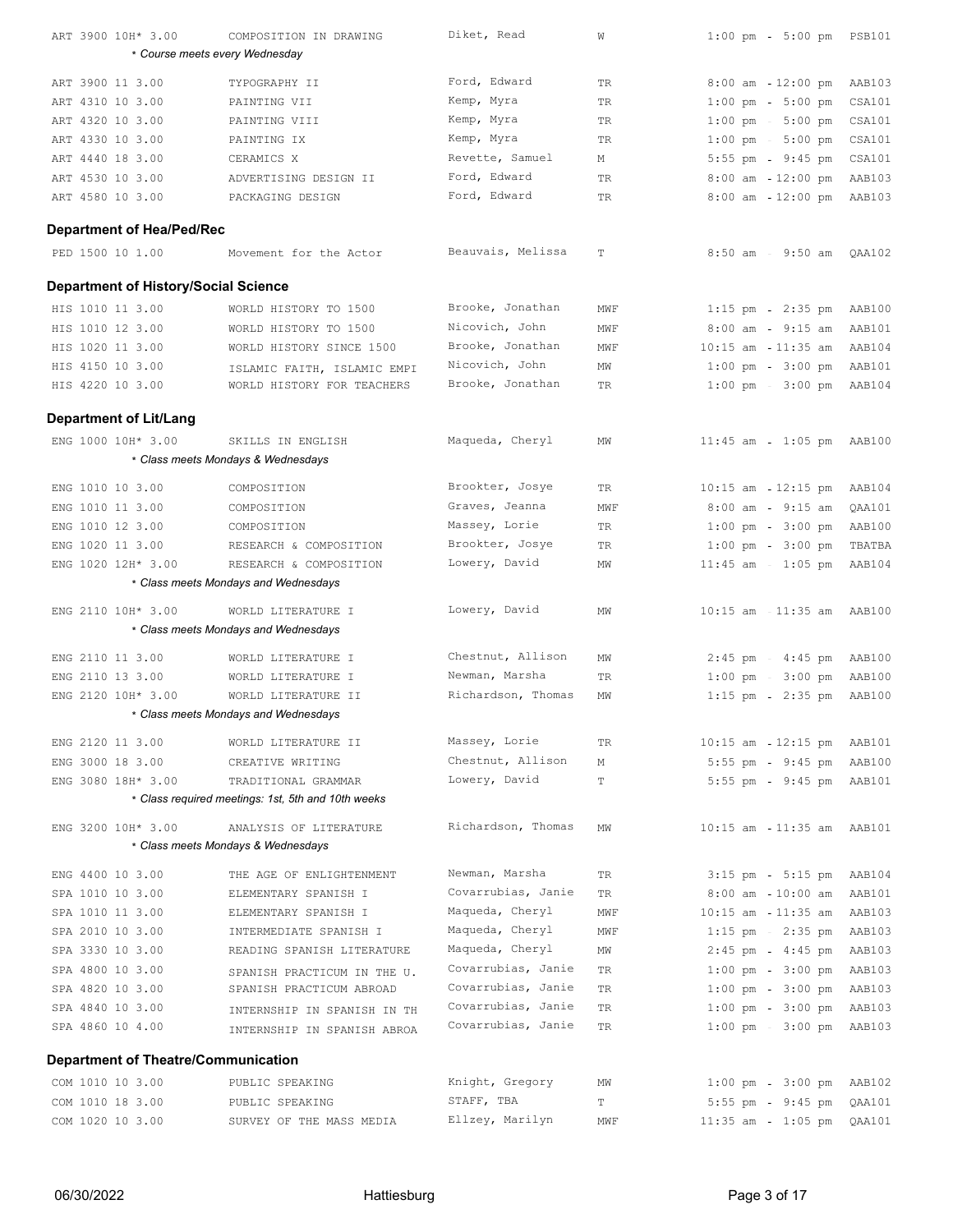| COM 1200 10 1.00          | FORENSICS LABORATORY                                           | Knight, Gregory    |             | Please see professor for time and place         |
|---------------------------|----------------------------------------------------------------|--------------------|-------------|-------------------------------------------------|
| COM 2050 10 3.00          | ARGUMENTATION AND DEBATE                                       | Knight, Gregory    | TR          | 8:00 am 10:00 am AAB102                         |
| COM 2200 10 1.00          | FORENSICS LABORATORY                                           | Knight, Gregory    |             | Please see professor for time and place         |
| COM 2220 10 1.00          | COMMUNICATION PRACTICUM                                        | Ellzey, Marilyn    |             | Please see professor for time and place         |
| COM 2300 10 3.00          | ORAL INTERPRETATION OF LITE                                    | Matheny, J.        | MWF         | $1:15$ pm<br>2:35 pm QAA101                     |
| COM 2400 10 3.00          | INTRODUCTION TO AUDIO/VIDEO                                    | Ellzey, Marilyn    | TR.         | $1:00 \text{ pm } - 3:00 \text{ pm }$<br>QAA101 |
| COM 3130 10 3.00          | NEWS REPORTING                                                 | Ellzey, Marilyn    | MWF         | 10:15 am 11:35 pm QAA101                        |
| COM 3200 10 1.00          | FORENSICS LABORATORY                                           | Knight, Gregory    |             | Please see professor for time and place         |
| COM 3220 10 1.00          | COMMUNICATION PRACTICUM                                        | Ellzey, Marilyn    |             | Please see professor for time and place         |
| COM 3620 10 3.00          | MASS COMMUNICATION RESEARCH                                    | Ellzey, Marilyn    | TR          | 10:15 am 12:15 pm QAA101                        |
| COM 3900 10 3.00          |                                                                | Knight, Gregory    | ΜW          | $10:15$ am<br>12:15 pm AAB102                   |
| COM 4200 10 1.00          | SPECIAL PROBLEMS/CRISIS COM<br>FORENSICS LABORATORY            | Knight, Gregory    |             |                                                 |
|                           |                                                                | Ellzey, Marilyn    |             | Please see professor for time and place         |
| COM 4220 10 0.00          | COMMUNICATION PRACTICUM                                        | Ellzey, Marilyn    |             | Please see professor for time and place         |
| COM 4970 10 0.00          | COMMUNICATION INTERNSHIP                                       |                    |             | Please see professor for time and place         |
| THE 1260 10 1.00          | THEATRE LABORATORY                                             | Douglas, Dewey     |             | Please see professor for time and place         |
| THE 1280 10 1.00          | REHEARSAL AND PERFORMANCE                                      | Matheny, J.        |             | Please see professor for time and place         |
| THE 1350 10 3.00          | THEATRE APPRECIATION                                           | Douglas, Dewey     | TR          | 10:15 am 12:15 pm QAA102                        |
| THE 1500 10 1.00          | Movement for the Actor                                         | Beauvais, Melissa  | T           | 8:50 am - 9:50 am QAA102                        |
| THE 2260 10 1.00          | THEATRE LABORATORY                                             | Douglas, Dewey     |             | Please see professor for time and place         |
| THE 2280 10 1.00          | REHEARSAL AND PERFORMANCE                                      | Matheny, J.        |             | Please see professor for time and place         |
| THE 2300 10 3.00          | ORAL INTERPRETATION OF LITE                                    | Matheny, J.        | MWF         | 1:15 pm - 2:35 pm QAA101                        |
| THE 2350 10 4.00          | INTRODUCTION TO THE THEATRE                                    | Douglas, Dewey     | $\mathbb F$ | 4:00 pm  QAA102<br>$2:45$ pm                    |
|                           | INTRODUCTION TO THE THEATRE                                    | Douglas, Dewey     | TR          | 3:00 pm QAA102<br>$1:00$ pm                     |
| 3260 10 1.00<br>THE       | THEATRE LABORATORY                                             | Douglas, Dewey     |             | Please see professor for time and place         |
| THE 3280 10 1.00          | REHEARSAL AND PERFORMANCE                                      | Matheny, J.        |             | Please see professor for time and place         |
| THE 3360 10 3.00          | SCENIC DESIGN I                                                | Douglas, Dewey     | MWF         | 10:15 am 11:35 am QAA102                        |
| THE 3410 10 1.00          | PRACTICUM IN SOUND                                             | Matheny, J.        |             | Please see professor for time and place         |
| THE 3420 10 3.00          | PRACTICUM IN PLAYWRITING                                       | Douglas, Dewey     |             | Please see professor for time and place         |
| THE 3430 10 0.00          | PRACTICUM IN STAGE MANAGEME                                    | Matheny, J.        |             | Please see professor for time and place         |
| THE 3440 10 3.00          | PRACTICUM IN COSTUME TECHNO                                    | Douglas, Dewey     |             | Please see professor for time and place         |
| THE 3450 10 0.00          | PRACTICUM IN STAGE LIGHTING                                    | Douglas, Dewey     |             | Please see professor for time and place         |
| THE 3460 10 0.00          | PRACTICUM IN SCENIC DESIGN                                     | Douglas, Dewey     |             |                                                 |
| THE 3470 10 0.00          | PRACTICUM IN STAGE COSTUME                                     | Douglas, Dewey     |             | Please see professor for time and place         |
|                           |                                                                |                    |             | Please see professor for time and place         |
| THE 3500 10 0.00          | PRACTICUM IN ALLIED ARTS                                       | Matheny, J.        |             | Please see professor for time and place         |
| THE 4210 10 3.00          | PRACTICUM IN ACTING                                            | Matheny, J.        |             | Please see professor for time and place         |
| THE 4260 10 1.00          | THEATRE LABORATORY                                             | Douglas, Dewey     |             | Please see professor for time and place         |
| THE 4280 10 1.00          | REHEARSAL AND PERFORMANCE                                      | Matheny, J.        |             | Please see professor for time and place         |
| THE 4400 10 3.00          | HISTORY OF THE THEATRE I                                       | Matheny, J.        | MWF         | 11:45 am 1:05 pm QAA102                         |
| TYA 2200 10 1.00          | VOICE FOR THE STAGE I                                          | Matheny, J.        | T.          | $3:15$ pm - $4:15$ pm<br>QAA102                 |
| TYA 2600 10 3.00          | THEATRE FOR YOUNG AUDIENCES                                    | Matheny, J.        | TR.         | 1:00 pm 3:00 pm OAA103                          |
| <u>School of Business</u> |                                                                |                    |             |                                                 |
| ACC 2210 10* 3.00         | PRINCIPLES OF ACCOUNTING I<br>* \$83.75 Extra Bookstore Charge | STAFF, TBA         | TR          | 10:15 am - 12:15 pm BB215                       |
|                           |                                                                |                    |             |                                                 |
| ACC 2210 18* 3.00         | PRINCIPLES OF ACCOUNTING I<br>* \$83.75 Extra Bookstore Charge | STAFF, TBA         | $\mathbb R$ | 5:55 pm - 9:45 pm BB214                         |
| ACC 2220 10* 3.00         | PRINCIPLES OF ACCOUNTING II                                    | Schamber-Jones, Sh | TR          | $1:00$ pm<br>3:00 pm BB203                      |
|                           | * \$28.75 Extra Bookstore Charge                               |                    |             |                                                 |
| ACC 3210 10* 3.00         | INTERMEDIATE ACCOUNTING I<br>* \$91.00 Extra Bookstore Charge  | Schamber-Jones, Sh | MWF         | 10:15 am 11:35 am BB203                         |
| ACC 3320 10* 3.00         | COST ACCOUNTING                                                | STAFF, TBA         | TR          | $1:00$ pm<br>3:00 pm BB215                      |
|                           | * \$112.50 Extra Bookstore Charge                              |                    |             |                                                 |
| ACC 3330 10 3.00          | FEDERAL INCOME TAX ACCOUNTI                                    | Schamber-Jones, Sh | MWF         | 1:05 pm BB203<br>$11:45$ am                     |
| BUS 1020 11* 3.00         | FUNDAMENTAL COMPUTER CONCEP                                    | Brockway, David    | TR          | 10:00 am BB220<br>$8:00$ am                     |
|                           | * \$111.70 Extra Bookstore Charge                              |                    |             |                                                 |
|                           |                                                                |                    |             |                                                 |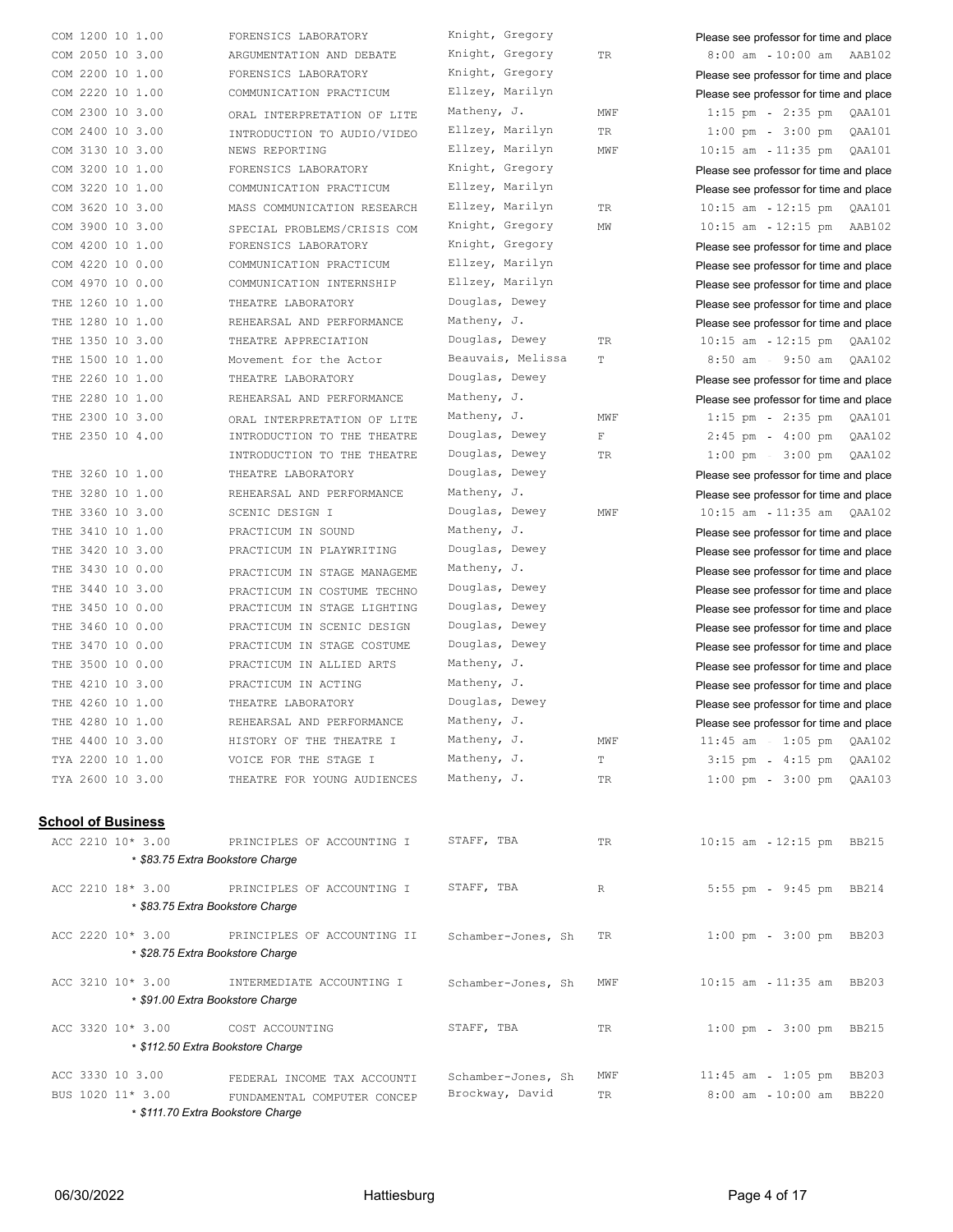|                  | BUS 1020 18* 3.00                                      | FUNDAMENTAL COMPUTER CONCEP<br>* \$111.70 Extra Bookstore Charge                                    | STAFF, TBA                        | W            | $5:55$ pm<br>9:45 pm BB220                            |  |
|------------------|--------------------------------------------------------|-----------------------------------------------------------------------------------------------------|-----------------------------------|--------------|-------------------------------------------------------|--|
|                  |                                                        |                                                                                                     |                                   |              |                                                       |  |
|                  | BUS 2020 10H* 3.00<br>* This class meets every Friday. | PROGRAMMING I                                                                                       | Brockway, David                   | $\mathbb F$  | 10:15 am - 11:35 am BB220                             |  |
|                  |                                                        | \$74.46 Extra Bookstore Charge                                                                      |                                   |              |                                                       |  |
|                  | BUS 2090 18* 3.00                                      | LEGAL ENVIRONMENT OF BUSINE                                                                         | Schamber-Jones, Sh                | Μ            | 5:55 pm - 9:45 pm BB221                               |  |
|                  |                                                        | * \$100.10 Extra Bookstore Charge                                                                   |                                   |              |                                                       |  |
| BUS 2160 18 3.00 |                                                        | BUSINESS & ECONOMIC STATIST                                                                         | Dale, Cheryl                      | T            | 5:55 pm - 9:45 pm<br><b>BB139</b>                     |  |
| BUS 2300 10 3.00 |                                                        | PERSONAL FINANCE                                                                                    | Wright, Carter                    | <b>TR</b>    | $10:15$ am $-12:15$ pm<br><b>BB221</b>                |  |
| BUS 3040 18 3.00 |                                                        | INTRODUCTION TO BUSINESS FI                                                                         | Poole, Curtis                     | $\mathbb{R}$ | $5:55$ pm<br>$9:45$ pm<br><b>BB215</b>                |  |
|                  | BUS 3100 10* 3.00                                      | MICROCOMPUTER APPLICATIONS                                                                          | Brockway, David                   | MWF          | $8:00$ am - $9:15$ am<br><b>BB220</b>                 |  |
|                  |                                                        | * \$111.70 Extra Bookstore Charge                                                                   |                                   |              |                                                       |  |
| BUS 3110 18 3.00 |                                                        | PRINCIPLES OF MARKETING                                                                             | Wright, Carter                    | W            | $5:55$ pm<br>$9:45$ pm<br><b>BB221</b>                |  |
|                  | BUS 3120 10H* 3.00                                     | DATA COMMUNICATION AND NETW                                                                         | Brockway, David                   | W            | $10:15$ am $-11:35$ am<br><b>BB220</b>                |  |
|                  |                                                        | * This class meets every Wednesday.                                                                 |                                   |              |                                                       |  |
|                  |                                                        | \$93.09 Extra Bookstore Charge                                                                      |                                   |              |                                                       |  |
|                  | BUS 3130 10* 3.00                                      | BUSINESS COMMUNICATION                                                                              | Glaze, Laurie                     | TR           | 10:15 am - 12:15 pm BB214                             |  |
|                  | * Writing Intensive                                    |                                                                                                     |                                   |              |                                                       |  |
| BUS 3140 18 3.00 |                                                        | PRINCIPLES OF MANAGEMENT                                                                            | Colon, Natalie                    | T            | $5:55$ pm - $9:45$ pm<br><b>BB215</b>                 |  |
| BUS 3150 10 3.00 |                                                        | MANAGERIAL FINANCE                                                                                  | Madaris, Michael                  | TR           | $1:00 \text{ pm } - 3:00 \text{ pm }$<br><b>BB214</b> |  |
| BUS 3240 10 3.00 |                                                        | CONSUMER BEHAVIOR                                                                                   | Wright, Carter                    | MWF          | 10:15 am  11:35 am<br><b>BB221</b>                    |  |
| BUS 3500 10 3.00 |                                                        | SURVEY OF INTERNATIONAL BUS                                                                         | Thompson, Robert                  | MWF          | $10:15$ am $-11:35$ am<br><b>BB214</b>                |  |
|                  | BUS 4130 10H* 3.00                                     | GLOBAL SUPPLY CHAIN MANAGEM                                                                         | Dale, Cheryl                      | М            | $11:45$ am - $1:05$ pm<br><b>BB139</b>                |  |
|                  |                                                        | * Hybrid class. This class meets every Monday                                                       |                                   |              |                                                       |  |
| BUS 4140 10 3.00 |                                                        | SMALL BUSINESS MANAGEMENT                                                                           | Wright, Carter                    | MWF          | $11:45$ am - $1:05$ pm<br><b>BB221</b>                |  |
| BUS 4170 10 3.00 |                                                        | OPERATIONS MANAGEMENT                                                                               | Dale, Cheryl                      | TR           | $8:00$ am<br>$10:00$ am<br><b>BB139</b>               |  |
| BUS 4480 10 3.00 |                                                        | MANAGEMENT OF FINANCIAL INS                                                                         | Madaris, Michael                  | MWF          | $11:45$ am<br>$1:05$ pm<br><b>BB215</b>               |  |
| BUS 4850 10 3.00 |                                                        | STRATEGIC MANAGEMENT                                                                                | Glaze, Laurie                     | MWF          | $8:00$ am - $9:15$ am<br><b>BB214</b>                 |  |
| BUS 4970 10 3.00 |                                                        | INTERNSHIP IN BUSINESS                                                                              | Dale, Cheryl                      |              | Please see professor for time and place               |  |
|                  | ECO 2010 10* 3.00                                      | PRIN. ECON. I--MACROECONOMI                                                                         | Glaze, Laurie                     | <b>TR</b>    | 8:00 am 10:00 am BB214                                |  |
|                  |                                                        | * \$86.25 Extra Bookstore Charge                                                                    |                                   |              |                                                       |  |
|                  | ECO 2020 18* 3.00                                      | PRINCIPLES OF ECONOMICS II                                                                          | Glaze, Laurie                     | М            | $5:55$ pm<br>9:45 pm BB214                            |  |
|                  |                                                        | * \$31.25 Extra Bookstore Charge                                                                    |                                   |              |                                                       |  |
|                  |                                                        |                                                                                                     |                                   |              |                                                       |  |
|                  | <b>School of Education</b>                             |                                                                                                     |                                   |              |                                                       |  |
|                  | EDR 3080 10H* 3.00                                     | EARLY LITERACY INSTRUCTION                                                                          | Tonore, Katie                     | М            | $CANC$ 8:00 am<br>10:00 am FAI101                     |  |
|                  |                                                        | * Meets August 22, September 19, October 24                                                         |                                   |              |                                                       |  |
|                  | EDR 3080 11H* 3.00                                     | EARLY LITERACY INSTRUCTION                                                                          | Alda, Kimberly                    | $\mathbb T$  | $5:00$ pm<br>$7:00$ pm                                |  |
|                  |                                                        | * Virtual Hybrid - Meets Via WebEx: August 23, September 20, October 25                             |                                   |              |                                                       |  |
|                  |                                                        |                                                                                                     | Tonore, Katie                     |              |                                                       |  |
|                  | EDR 3110 10H* 3.00                                     | EARLY LITERACY INSTRUCTION<br>* Virtual Hybrid Meets Via WebEx: August 22, September 19, October 24 |                                   | М            | $10:15$ am<br>$12:15$ pm                              |  |
|                  |                                                        |                                                                                                     |                                   |              |                                                       |  |
|                  | EDR 4070 10H* 3.00                                     | COMMUNICATION IN ELEMENTAR                                                                          | Permenter, Patrici                | Т            | $10:15$ am<br>12:15 pm                                |  |
|                  |                                                        | * Virtual Hybrid - Meets Via WebEx: August 30, September 13, September 27                           |                                   |              |                                                       |  |
|                  | EDR 4410 10H* 3.00                                     | DIAGNOSIS AND CORRECTION OF                                                                         | Freitag, Marla                    | T            | $4:00 \text{ pm } - 6:00 \text{ pm }$                 |  |
|                  |                                                        | * Meets virtually Via WebEx - Tuesday August 23, September 13, October 25                           |                                   |              |                                                       |  |
|                  | EDR 4410 11H* 3.00                                     | DIAGNOSIS AND CORRECTION OF                                                                         | Freitag, Marla                    | М            | CANC<br>$4:00 \text{ pm} - 6:00 \text{ pm}$           |  |
|                  |                                                        | * Virtual Hybrid - Meets Via WebEx -August 22, September 12, October 10                             |                                   |              |                                                       |  |
|                  |                                                        |                                                                                                     |                                   |              |                                                       |  |
| EDU 4780 10 3.00 |                                                        | THE TEACHING RESIDENCY I                                                                            | Wilder, Kerri                     |              | Please see professor for time and place               |  |
| EDU 4780 11 3.00 |                                                        | THE TEACHING RESIDENCY I                                                                            | Bender, Debbie                    |              | CANC Please see professor for time and place          |  |
| EDU 4780 12 3.00 |                                                        | THE TEACHING RESIDENCY I                                                                            | Gammill, Deidra                   |              | CANC Please see professor for time and place          |  |
| EDU 4830 10 6.00 |                                                        | DIRECTED TEACHING/ ELEMENTA                                                                         | Freitag, Marla<br>Gammill, Deidra |              | Please see professor for time and place               |  |
| EDU 4830 11 6.00 |                                                        | DIRECTED TEACHING IN THE EL                                                                         |                                   |              | Please see professor for time and place               |  |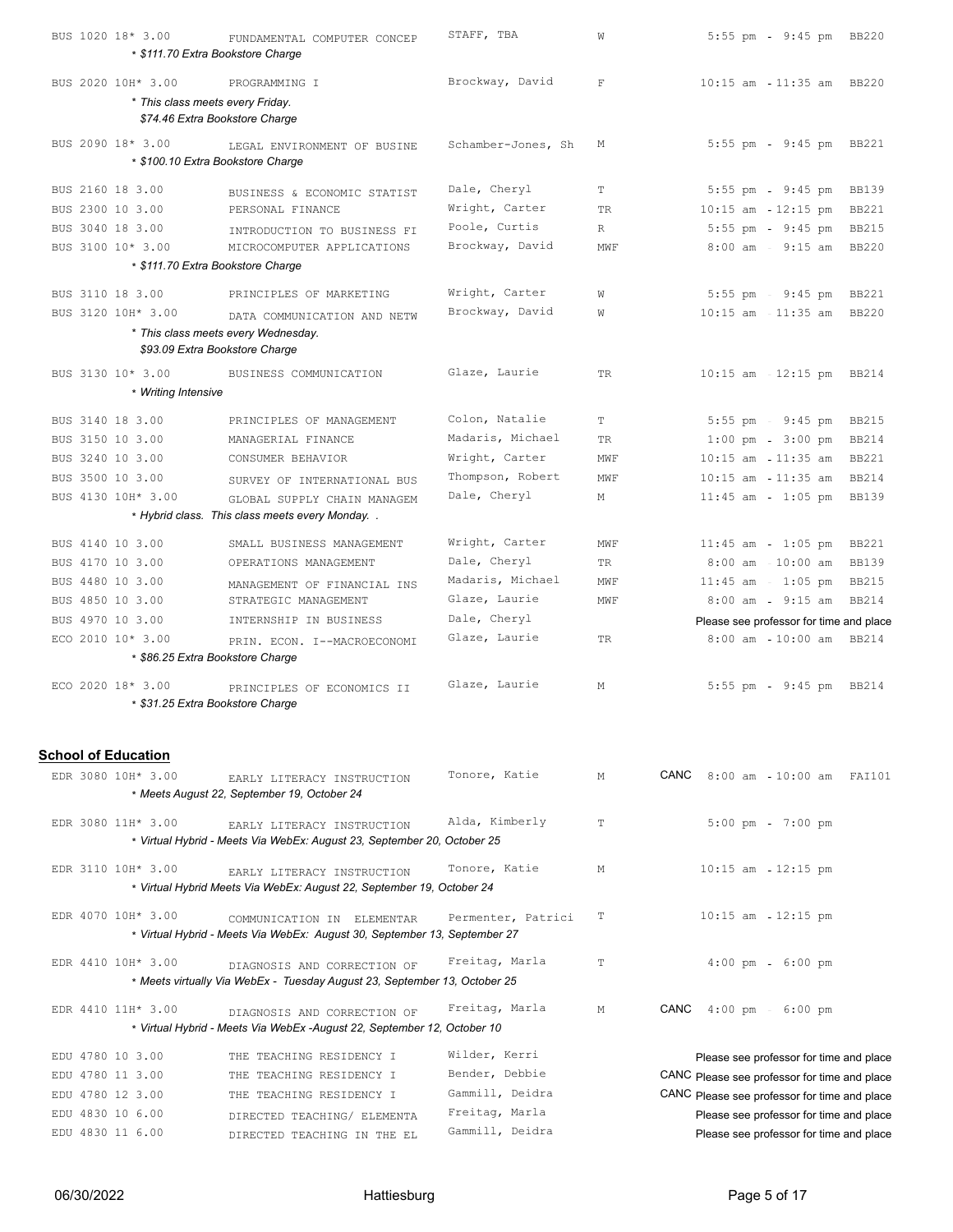| EDU 4830 12 6.00                 | DIRECTED TEACHING IN THE EL                                                                                                        | Bender, Debbie     |     | Please see professor for time and place         |
|----------------------------------|------------------------------------------------------------------------------------------------------------------------------------|--------------------|-----|-------------------------------------------------|
| EDU 4830 13 6.00                 | DIRECTED TEACHING IN THE EL                                                                                                        | Yeager, Mark       |     | Please see professor for time and place         |
| EDU 4830 14 6.00                 | DIRECTED TEACHING IN THE EL                                                                                                        | Williamson, Amanda |     | Please see professor for time and place         |
| EDU 4840 10 9.00                 | DIRECTED TEACHING IN THE SE                                                                                                        | Gammill, Deidra    |     | Please see professor for time and place         |
| <b>Department of Hea/Ped/Rec</b> |                                                                                                                                    |                    |     |                                                 |
| HEA 2400 18* 3.00                | NUTRITION AND DIET THERAPY                                                                                                         | Hartfield, Joseph  | W   | 5:55 pm - 9:46 pm LRS120                        |
|                                  | * Class will meet August 24 and October 26.                                                                                        |                    |     |                                                 |
| HEA 3000 10H* 3.00               | HEALTH & EXERCISE FOR A NEW                                                                                                        | Lovdahl, Patrice   | TR  | 10:15 am - 12:15 pm FAI102                      |
|                                  | * Class will meet Aug. 23, Sept. 13, 27, Oct. 11, and 25                                                                           |                    |     |                                                 |
| PED 1140 10 1.00                 | GOLF                                                                                                                               | English, Tracy     | ΜW  | $8:00$ am - $9:00$ am<br>CLIGYM                 |
| PED 2220 10 3.00                 | ORG. OF PRACTICE & SCOUTING                                                                                                        | Halford, Robert    | MWF | $8:00$ am - $9:15$ am<br>MPB101                 |
| PED 3310 10 3.00                 | THE THEORY/PRACTICE OF COAC                                                                                                        | Knight, Steven     | TR. | $1:00$ pm<br>$3:00$ pm<br>LRS120                |
| PED 3330 10 3.00                 | THE THEORY/PRACTICE OF COAC                                                                                                        | Halford, Robert    | MWF | $10:15$ am $-11:35$ am<br>LRS113                |
| PED 3370 10H* 3.00               | METH. OF TEACHING HEALTH/P.<br>* Class will meet Aug. 23, Sept. 13, 27, Oct. 11, 18, and 25.                                       | Lovdahl, Patrice   | TR  | $8:00$ am $-10:00$ am<br>FAI102                 |
|                                  |                                                                                                                                    | Knight, Steven     |     |                                                 |
| PEG 1110 10 1.00                 | INTERCOLLEGIATE ARCHERY I                                                                                                          |                    |     | Please see professor for time and place         |
| PEG 1320 10 1.00                 | INTERCOLLEGIATE TENNIS                                                                                                             | Knight, Steven     |     | Please see professor for time and place         |
| REC 3010 11 3.00                 | OUTDOOR RECREATION                                                                                                                 | English, Tracy     | MWF | 10:15 am  11:35 am  MPB100                      |
| REC 3050 18H* 3.00               | PRACTICUM IN RECREATION<br>* Class is required to attend the first meeting, August 24. Afterwards, will create schedule with YMCA. | Hartfield, Joseph  | W   | 2:00 pm - 3:15 pm LRS120                        |
|                                  |                                                                                                                                    |                    |     |                                                 |
| <u>School of Music</u>           |                                                                                                                                    |                    |     |                                                 |
| DAN 1020 10 3.00                 | DANCE HISTORY                                                                                                                      | Ginn, Katie        | TR  | 5:15 pm MPB101<br>$3:15$ pm                     |
| DAN 1050 10 1.00                 | PRODUCTION                                                                                                                         | Ginn, Katie        |     | Please see professor for time and place         |
| DAN 1300 10 3.00                 | MODERN TECHNIQUE I                                                                                                                 | Ginn, Katie        | MWF | $1:00 \text{ pm } - 2:30 \text{ pm }$<br>MPB103 |
| DAN 2020 10 3.00                 | BALLET TECHNIQUE II                                                                                                                | Ginn, Katie        | MWF | $4:30$ pm<br>$3:00$ pm<br>MPB103                |
| DAN 2040 10 3.00                 | DANCE HISTORY II                                                                                                                   | Ginn, Katie        | TR  | $5:15$ pm<br>MPB101<br>$3:15$ pm                |
| DAN 2310 10 3.00                 | MODERN TECHNIQUE II                                                                                                                | Ginn, Katie        | MWF | $1:00 \text{ pm } - 2:30 \text{ pm }$<br>MPB103 |
| DAN 2500 10 3.00                 | DANCE CHOREOGRAPHY                                                                                                                 | Ginn, Katie        | TR  | $3:00$ pm<br>MPB103<br>$1:00$ pm                |
| DAN 2600 10 3.00                 | DANCE CHOREOGRAPHY II                                                                                                              | Ginn, Katie        | TR  | $3:00$ pm<br>MPB103<br>$1:00$ pm                |
| DAN 3010 10 3.00                 | BALLET TECHNIQUE III                                                                                                               | Ginn, Katie        | MWF | $3:00$ pm - $4:30$ pm<br>MPB103                 |
| DAN 3300 10 3.00                 | MODERN TECHNIQUE III                                                                                                               | Ginn, Katie        | MWF | $1:00$ pm<br>2:30 pm MPB103                     |
| DAN 3910 10 1.00                 | DANCE COMPANY                                                                                                                      | Ginn, Katie        |     | Please see professor for time and place         |
| DAN 3920 10 1.00                 | DANCE THEATRE COMPANY                                                                                                              | Ginn, Katie        |     | Please see professor for time and place         |
| DAN 4010 10 3.00                 | BALLET TECHNIQUE IV                                                                                                                | Ginn, Katie        | MWF | $3:00$ pm<br>4:30 pm MPB103                     |
| <b>Department of Hea/Ped/Rec</b> |                                                                                                                                    |                    |     |                                                 |
| PED 1640 10 1.00                 | MOVEMENT AND DANCE FOR THE                                                                                                         | Ginn, Katie        | М   | 6:00 pm - 7:15 pm MPB103                        |
| <b>School of Music</b>           |                                                                                                                                    |                    |     |                                                 |
| MCC 3400 10 2.00                 | BASIC CONDUCTING                                                                                                                   | Armstrong, James   | ΜW  | 8:00 am - 9:15 am TFA226                        |
| MCC 4900 10 1.00                 | APPLIED CONDUCTING: CHORAL                                                                                                         | Armstrong, James   |     | Please see professor for time and place         |
| MCC 4900 11 1.00                 | APPLIED CONDUCTING: INSTRUM                                                                                                        | Dykes, Wesley      |     | Please see professor for time and place         |
| MHL 1010 10 3.00                 | MUSIC APPRECIATION                                                                                                                 | Dickey, Susan      | TR  | 10:15 am - 12:15 pm MPB101                      |
| MHL 1010 18H* 3.00               | MUSIC APPRECIATION                                                                                                                 | Dickey, Susan      | T   | $5:55$ pm<br>9:46 pm MPB101                     |
|                                  | * First meeting: Tuesday, August 23, 2022                                                                                          |                    |     |                                                 |
|                                  | Midterm meeting: Tuesday, September 20, 2022<br>Final meeting: Tuesday, October 25, 2022                                           |                    |     |                                                 |
| MHL 1100 10 1.00                 | MUSIC LITERATURE I                                                                                                                 | Cameron, Wes       | ΜW  | $8:00$ am - $9:15$ am<br>TFA203                 |
| MHL 3130 10 3.00                 | SURVEY OF MUSIC HISTORY I                                                                                                          | Murphy, Brian      | MWF | $10:15$ am<br>11:30 am<br>MPB101                |
| MPE 1920 10* 1.00                | CHORALE                                                                                                                            | Armstrong, James   | MWF | $11:45$ am - $1:00$ pm<br>TFA226                |
|                                  | CHORALE                                                                                                                            | Dunlap, Joel       | MWF | $11:45$ am - $1:00$ pm<br>TFA226                |
|                                  |                                                                                                                                    |                    |     |                                                 |

\* *There is a variable fee for this course.*

MPE 1930 10\* 1.00 WORSHIP CHOIR Dykes, Wesley TR 11:45 am 1:00 pm TFAAUD

CHORALE CHORALE Arnold, Alexandra MWF 11:45 am 1:00 pm TFA226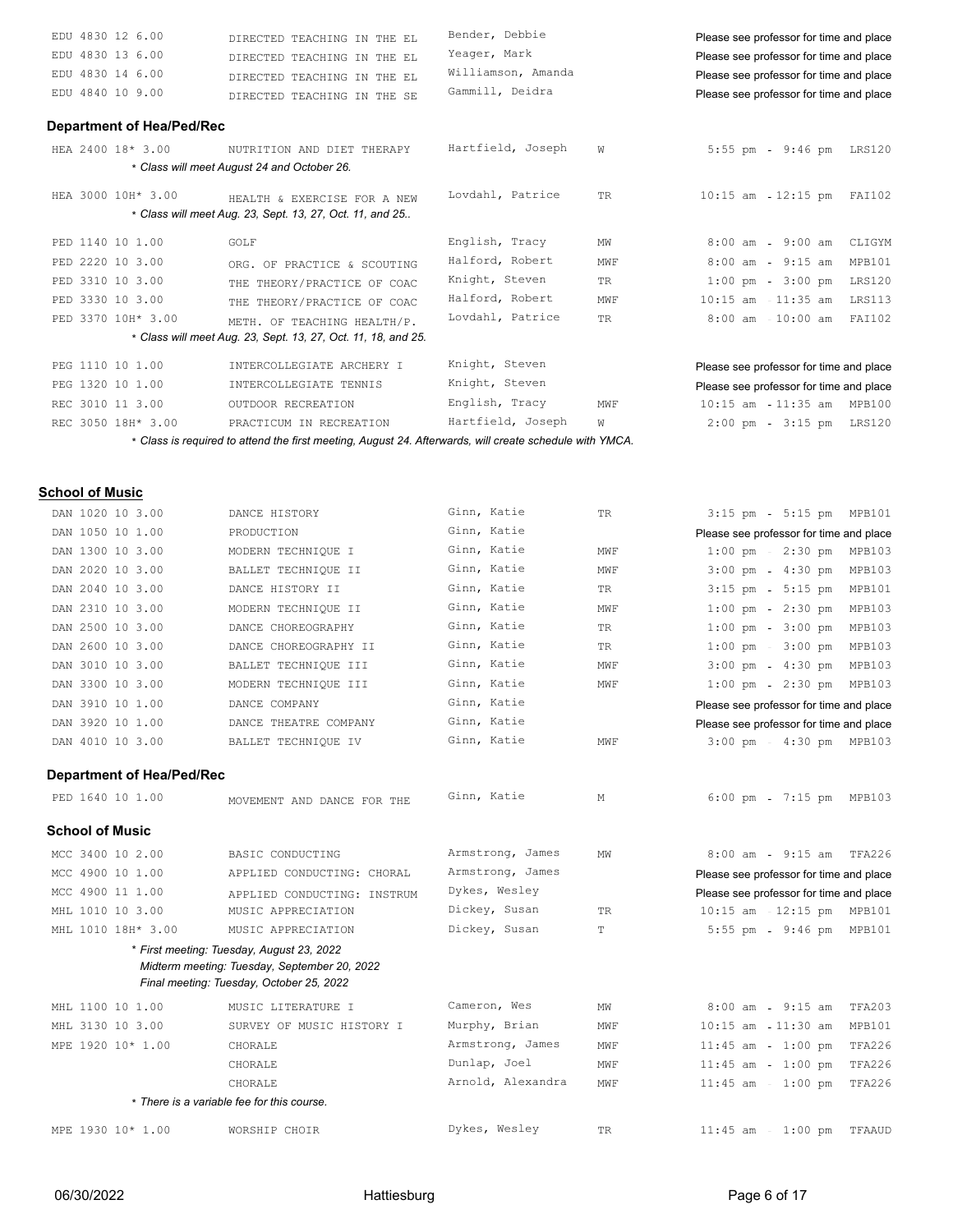| MPE 1930 10* 1.00 | WORSHIP CHOIR                                                                                               | Hardin, Brandon   | TR  | $11:45$ am<br>1:00 pm TFAAUD            |                 |
|-------------------|-------------------------------------------------------------------------------------------------------------|-------------------|-----|-----------------------------------------|-----------------|
|                   | * There is a variable fee for this course.                                                                  |                   |     |                                         |                 |
| MPE 1950 10 1.00  | ORCHESTRA                                                                                                   | Gonzalez, Jorge   | ΜW  | $1:15$ pm - $2:30$ pm                   | TFAAUD          |
|                   | ORCHESTRA                                                                                                   | Dahmer, Samuel    | ΜW  | $2:30$ pm<br>$1:15$ pm                  | TFAAUD          |
| MPE 1970 10 1.00  | WOMEN'S CHOIR                                                                                               | Weiss, Cassandra  | ΜR  | $4:30 \text{ pm } - 5:30 \text{ pm }$   | TFA226          |
|                   | WOMEN'S CHOIR                                                                                               | Mathis, Christina | MR  | $4:30$ pm - $5:30$ pm                   | TFA226          |
|                   |                                                                                                             | Mathis, Christina |     |                                         |                 |
| MPE 3520 10 1.00  | PIANO ENSEMBLE                                                                                              | Murphy, Brian     | ΜW  | $5:00$ pm<br>$4:00$ pm                  | TFAPLAB         |
|                   | PIANO ENSEMBLE                                                                                              | Morgan, Jeremy    | ΜW  | $4:00 \text{ pm} - 5:00 \text{ pm}$     | TFAPLAB         |
| MPE 3620 10* 1.00 | SPIRIT OF CAREY                                                                                             | Ginn, Katie       | М   | 5:55 pm - 8:55 pm                       | <b>BWF105</b>   |
|                   | SPIRIT OF CAREY                                                                                             | Brown, James      | М   | $8:55$ pm<br>$5:55$ pm                  | <b>BWF105</b>   |
|                   | SPIRIT OF CAREY                                                                                             | Ginn, Katie       | М   | $5:55$ pm - $8:55$ pm                   | <b>BWF105</b>   |
|                   | SPIRIT OF CAREY                                                                                             |                   | TR  | $8:00$ am $-10:00$ am                   | <b>BWF105</b>   |
|                   | SPIRIT OF CAREY                                                                                             | Morgan, Jeremy    | TR  | $10:00$ am<br>$8:00$ am                 | <b>BWF105</b>   |
|                   | SPIRIT OF CAREY                                                                                             | Brown, James      | TR  | $8:00$ am $-10:00$ am                   | <b>BWF105</b>   |
|                   | * There is a variable fee for this course.                                                                  |                   |     |                                         |                 |
| MPE 3720 10* 1.00 | SYMPHONIC WINDS                                                                                             | Dykes, Wesley     | TR  | $3:00$ pm<br>$4:45$ pm                  | MPBBAND         |
|                   |                                                                                                             |                   |     |                                         | HALL            |
|                   | * There is a variable fee for this course.                                                                  |                   |     |                                         |                 |
| MPE 3730 18 1.00  | CONCERT BAND                                                                                                | Brown, James      | ΜW  | $2:45$ pm<br>$4:00$ pm                  | MPBBAND         |
|                   |                                                                                                             |                   |     |                                         | HALL            |
|                   | CONCERT BAND                                                                                                | Odom, Rachel      | ΜW  | $2:45$ pm $-4:00$ pm                    | MPBBAND         |
|                   |                                                                                                             |                   |     |                                         | HALL            |
| MPE 3880 18 1.00  | <b>GUITAR ENSEMBLE</b>                                                                                      | Bryan, David      | ΜW  | $2:45$ pm - $4:00$ pm                   | TFA226          |
| MPE 3920 10* 1.00 | CHORALE                                                                                                     | Armstrong, James  | MWF | $11:45$ am<br>$1:00$ pm                 | TFA226          |
|                   | CHORALE                                                                                                     | Dunlap, Joel      | MWF | $11:45$ am - $1:00$ pm                  | TFA226          |
|                   | CHORALE                                                                                                     | Arnold, Alexandra | MWF | 11:45 am - 1:00 pm TFA226               |                 |
|                   | * This course is for music majors who have passed Upper Levels.<br>There is a variable fee for this course. |                   |     |                                         |                 |
|                   |                                                                                                             |                   |     |                                         |                 |
| MPE 3930 10* 1.00 | WORSHIP CHOIR                                                                                               | Dykes, Wesley     | TR  | $11:45$ am - $1:00$ pm                  | TFAAUD          |
|                   | WORSHIP CHOIR                                                                                               | Hardin, Brandon   | TR  | $11:45$ am<br>$1:00$ pm                 | TFAAUD          |
|                   | * This course is for music majors who have passed Upper Levels.<br>There is a variable fee for this course. |                   |     |                                         |                 |
|                   |                                                                                                             |                   |     |                                         |                 |
| MPE 3930 11 1.00  | WORSHIP BAND                                                                                                | Brown, James      | TR  | $11:45$ am<br>$1:00$ pm                 | MPBBAND         |
|                   | WORSHIP BAND                                                                                                | Parker, Beth      | TR  |                                         | HALL            |
|                   |                                                                                                             |                   |     | $11:45$ am<br>$1:00$ pm                 | MPBBAND<br>HALL |
| MPE 3940 10 1.00  | MUSIC THEATER ENSEMBLE                                                                                      | Cox, Katrina      | М   | $10:00$ am $-11:30$ am                  | TFAAUD          |
|                   | MUSIC THEATER ENSEMBLE                                                                                      | Ginn, Katie       | М   | 10:00 am  11:30 am                      | TFAAUD          |
| MPE 3950 10* 1.00 | ORCHESTRA                                                                                                   | Dahmer, Samuel    | ΜW  | $2:30$ pm<br>$1:15$ pm                  | TFAAUD          |
|                   | ORCHESTRA                                                                                                   | Gonzalez, Jorge   | ΜW  | $1:15$ pm - $2:30$ pm TFAAUD            |                 |
|                   | * For music majors who have passed Upper Levels                                                             |                   |     |                                         |                 |
|                   |                                                                                                             |                   |     |                                         |                 |
| MPE 3960 10* 1.00 | HANDBELL ENSEMBLE                                                                                           | Vail, Kathy       | TR  | 10:15 am - 11:15 am TFA106              |                 |
|                   | * * Must audition before applying for class                                                                 |                   |     |                                         |                 |
| MPE 3970 10* 1.00 | WOMEN'S CHOIR                                                                                               | Weiss, Cassandra  | MR  | $4:30$ pm<br>5:30 pm TFA226             |                 |
|                   | WOMEN'S CHOIR                                                                                               | Mathis, Christina | MR  | 4:30 pm - 5:30 pm TFA226                |                 |
|                   | * For Music majors who have passed Upper Levels.                                                            |                   |     |                                         |                 |
| MPE 3990 10 1.00  | JAZZ BAND I                                                                                                 | Dykes, Kyle       | ΜW  | $1:15$ pm - $2:30$ pm                   |                 |
|                   |                                                                                                             |                   |     |                                         | MPBBAND<br>HALL |
|                   | JAZZ BAND I                                                                                                 | Nionakis, Peter   | ΜW  | $1:15$ pm - 2:30 pm                     | MPBBAND         |
|                   |                                                                                                             |                   |     |                                         | HALL            |
| MTH 1000 18 1.00  | MUSIC THERAPY GUITAR AND VO                                                                                 | Freeman, Melanie  | T   | $6:00$ pm<br>7:00 pm MPB104             |                 |
| MTH 2000 10 3.00  | INTRODUCTION TO MUSIC THERA                                                                                 | STAFF, TBA        | MWF | 8:00 am - 9:15 am MPB102                |                 |
| MTH 2010 10* 1.00 | PRACTICUM: OLDER ADULTS                                                                                     | Freeman, Melanie  |     | Please see professor for time and place |                 |
| * Twin Oaks Site  |                                                                                                             |                   |     |                                         |                 |
| MTH 2010 11* 1.00 |                                                                                                             | Freeman, Melanie  |     |                                         |                 |
| * Twin Oaks Site  | PRACTICUM: OLDER ADULTS                                                                                     |                   |     | Please see professor for time and place |                 |
|                   |                                                                                                             |                   |     |                                         |                 |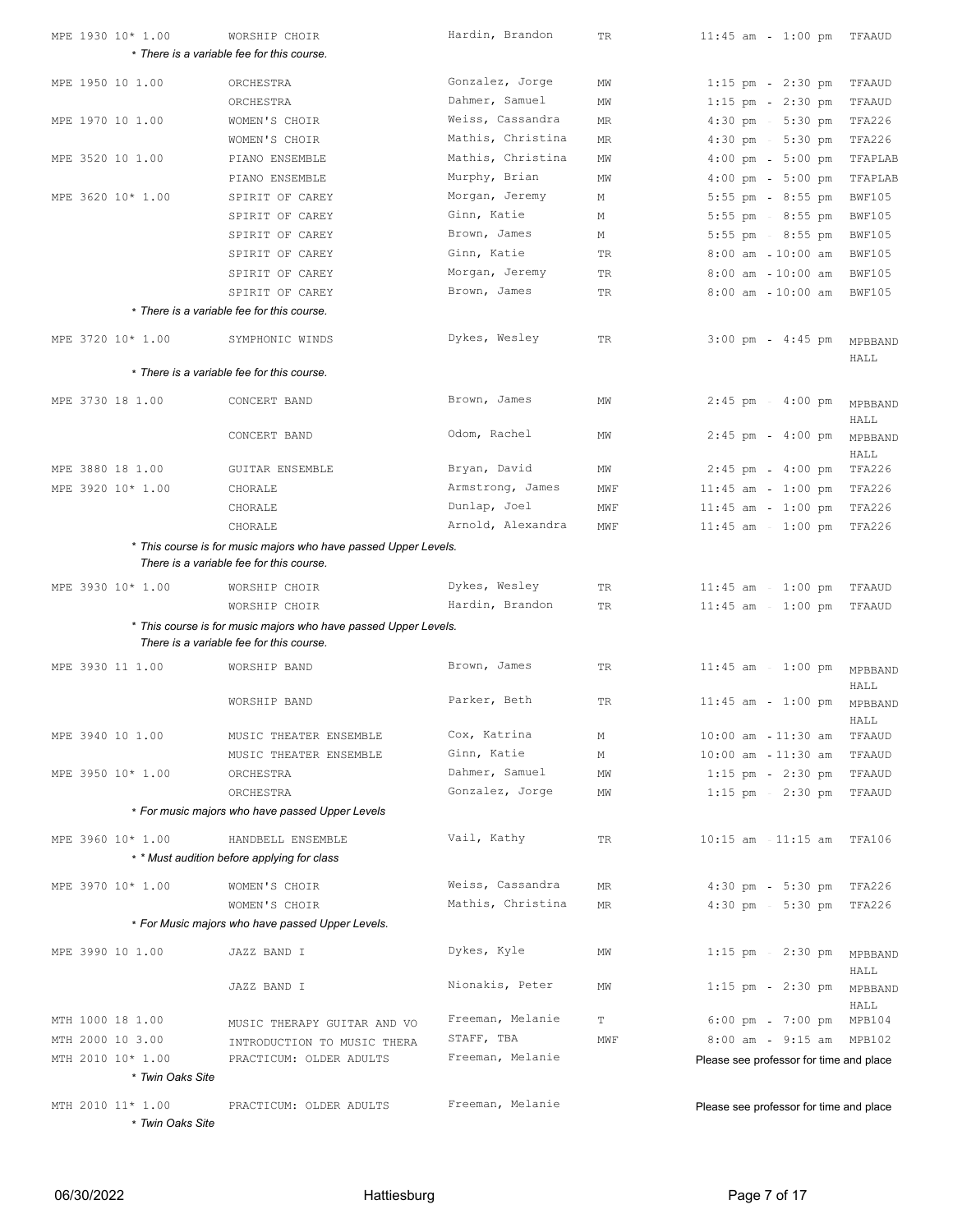| MTH 2010 12 1.00    |                                                 |                  |    |                                         |
|---------------------|-------------------------------------------------|------------------|----|-----------------------------------------|
|                     | PRACTICUM: OLDER ADULTS                         | Freeman, Melanie |    | Please see professor for time and place |
| MTH 2030 10 1.00    | PRACTICUM: INTELLECTUAL DIS                     | Freeman, Melanie |    | Please see professor for time and place |
| MTH 2030 11 1.00    | PRACTICUM: INTELLECTUAL DIS                     | Freeman, Melanie |    | Please see professor for time and place |
| MTH 2040 10* 1.00   | PRACTICUM: INTELLECTUAL DIS                     | Freeman, Melanie |    | Please see professor for time and place |
| * AHS               |                                                 |                  |    |                                         |
|                     |                                                 |                  |    |                                         |
| MTH 2040 11* 1.00   | PRACTICUM: INTELLECTUAL DIS                     | Freeman, Melanie |    | Please see professor for time and place |
| * HHS               |                                                 |                  |    |                                         |
| MTH 2050 10 1.00    | PRACTICUM: INTELLECTUAL DIS                     | Freeman, Melanie | М  | $9:00$ am $-10:00$ am                   |
| MTH 2050 11 1.00    | PRACTICUM: INTELLECTUAL DIS                     | Freeman, Melanie |    | Please see professor for time and place |
| MTH 2060 10 1.00    | PRACTICUM: OLDER ADULTS AND                     | Freeman, Melanie |    | Please see professor for time and place |
| MTH 2060 11 1.00    | PRACTICUM: OLDER ADULTS AND                     | Freeman, Melanie |    | Please see professor for time and place |
| MTH 3000 10 3.00    | PRINCIPLES OF MUSIC THERAPY                     | STAFF, TBA       | TR | $1:00$ pm<br>3:00 pm MPB102             |
| MTH 3010 10 1.00    | PRACTICUM: COMMUNICATION AN                     | Freeman, Melanie |    | Please see professor for time and place |
| MTH 3010 11 1.00    | PRACTICUM: COMMUNICATION AN                     | Freeman, Melanie |    | Please see professor for time and place |
| MTH 3060 10 1.00    | PRACTICUM: SPECIAL EDUCATIO                     | STAFF, TBA       |    | Please see professor for time and place |
| MTH 3060 11 1.00    |                                                 | STAFF, TBA       |    |                                         |
| MTH 3070 10 1.00    | PRACTICUM: SPECIAL EDUCATIO                     | Freeman, Melanie |    | Please see professor for time and place |
| MTH 3070 11 1.00    | PRACTICUM: MEDICAL PEDIATRI                     | Freeman, Melanie |    | Please see professor for time and place |
|                     | PRACTICUM: MEDICAL PEDIATRI                     | Freeman, Melanie |    | Please see professor for time and place |
| MTH 3080 10 1.00    | PRACTICUM: MEDICAL ONCOLOGY                     | Freeman, Melanie |    | Please see professor for time and place |
| MTH 3080 11 1.00    | PRACTICUM: MEDICAL ONCOLOGY                     |                  |    | Please see professor for time and place |
| MTH 3120 10 1.00    | PRACTICUM: SPECIAL TOPICS                       | Freeman, Melanie |    | Please see professor for time and place |
| MTH 3120 11 1.00    | PRACTICUM: SPECIAL TOPICS                       | Freeman, Melanie |    | Please see professor for time and place |
| MTH 4000 10 3.00    | MUSIC THERAPY AND MENTAL IL                     | STAFF, TBA       | МF | 10:00 am - 12:00 pm MPB102              |
| MTH 4010 10 1.00    | PRACTICUM: PSYCHIATRIC                          | STAFF, TBA       |    | Please see professor for time and place |
| MTH 4010 11 1.00    | PRACTICUM: PSYCHIATRIC                          | STAFF, TBA       |    | Please see professor for time and place |
| MTH 4050 10 1.00    | PRACTICUM: MEDICAL HOSPICE                      | Freeman, Melanie |    | Please see professor for time and place |
| MTH 4050 11 1.00    | PRACTICUM: MEDICAL HOSPICE                      | Freeman, Melanie |    | Please see professor for time and place |
| MTH 4060 10 1.00    | PRACTICUM: MEDICAL PALLIATI                     | Freeman, Melanie |    | Please see professor for time and place |
| MTH 4060 11 1.00    | PRACTICUM: MEDICAL PALLIATI                     | Freeman, Melanie |    | Please see professor for time and place |
| MTH 4070 10 1.00    | PRACTICUM: REHABILITATION                       | Freeman, Melanie |    | Please see professor for time and place |
| MTH 4070 11 1.00    | PRACTICUM: REHABILITATION                       | Freeman, Melanie |    | Please see professor for time and place |
| MTH 4970 10 2.00    | INTERNSHIP IN MUSIC THERAPY                     | STAFF, TBA       |    | Please see professor for time and place |
|                     |                                                 |                  | TR | $1:15$ pm<br>2:30 pm TFACLAB            |
| MTT 3180 10* 2.00   | SIBELIUS AND FINALE SOFTWAR                     | Cameron, Wes     |    |                                         |
|                     | * There is a \$50 computer fee for this course. |                  |    |                                         |
|                     |                                                 |                  |    |                                         |
| MTT 3600 10 2.00    | AUDIO TECHNIQUES                                | Hardin, Brandon  | T  | $6:00~pm$ -<br>$8:00$ pm<br>TFAAUD      |
|                     | AUDIO TECHNIQUES                                | Hardin, Brandon  | W  | 8:30 am 10:00 am TFAAUD                 |
| MUB 0000 10 0.00    | PROFICIENCY EXAM: FRENCH HO                     | Pippin, Ryan     |    | Please see professor for time and place |
| 0000 11 0.00<br>MUB | PROFICIENCY EXAM: TRUMPET                       | Morgan, Jeremy   |    | Please see professor for time and place |
| MUB 0000 12 0.00    | PROFICIENCY EXAM: TRUMPET                       | Hardin, Brandon  |    | Please see professor for time and place |
| 0000 13 0.00<br>MUB | PROFICIENCY EXAM: TROMBONE                      | Dykes, Kyle      |    | Please see professor for time and place |
| 0000 14 0.00<br>MUB | PROFICIENCY EXAM: EUPHONIUM                     | Harris, Zachary  |    | Please see professor for time and place |
| 0000 15 0.00<br>MUB | PROFICIENCY EXAM: TUBA                          | Harris, Zachary  |    | Please see professor for time and place |
| 0010 10 0.00<br>MUB | UPPER-LEVEL EXAM: FRENCH HO                     | Pippin, Ryan     |    | Please see professor for time and place |
| 0010 11 0.00<br>MUB | UPPER-LEVEL EXAM: TRUMPET                       | Morgan, Jeremy   |    | Please see professor for time and place |
| 0010 12 0.00<br>MUB | UPPER-LEVEL EXAM: TRUMPET                       | Hardin, Brandon  |    | Please see professor for time and place |
| 0010 13 0.00<br>MUB | UPPER-LEVEL EXAM: TROMBONE                      | Dykes, Kyle      |    | Please see professor for time and place |
| MUB 0010 14 0.00    | UPPER LEVEL EXAM: EUPHONIUM                     | Harris, Zachary  |    | Please see professor for time and place |
| MUB 0010 15 0.00    | UPPER LEVEL EXAM: TUBA                          | Harris, Zachary  |    | Please see professor for time and place |
| MUB 0020 10 0.00    | JUNIOR RECITAL: FRENCH HORN                     | Pippin, Ryan     |    | Please see professor for time and place |
| MUB 0020 11 0.00    | JUNIOR RECITAL: TRUMPET                         | Morgan, Jeremy   |    | Please see professor for time and place |
| MUB 0020 12 0.00    | JUNIOR RECITAL: TRUMPET                         | Hardin, Brandon  |    | Please see professor for time and place |
| MUB 0020 13 0.00    | JUNIOR RECITAL: TROMBONE                        | Dykes, Kyle      |    | Please see professor for time and place |
| MUB 0020 14 0.00    | JUNIOR RECITAL: EUPHONIUM                       | Harris, Zachary  |    | Please see professor for time and place |
| MUB 0020 15 0.00    | JUNIOR RECITAL: TUBA                            | Harris, Zachary  |    | Please see professor for time and place |
| MUB 0030 10 0.00    | SENIOR RECITAL: FRENCH HORN                     | Pippin, Ryan     |    | Please see professor for time and place |
| MUB 0030 11 0.00    | SENIOR RECITAL: TRUMPET                         | Morgan, Jeremy   |    | Please see professor for time and place |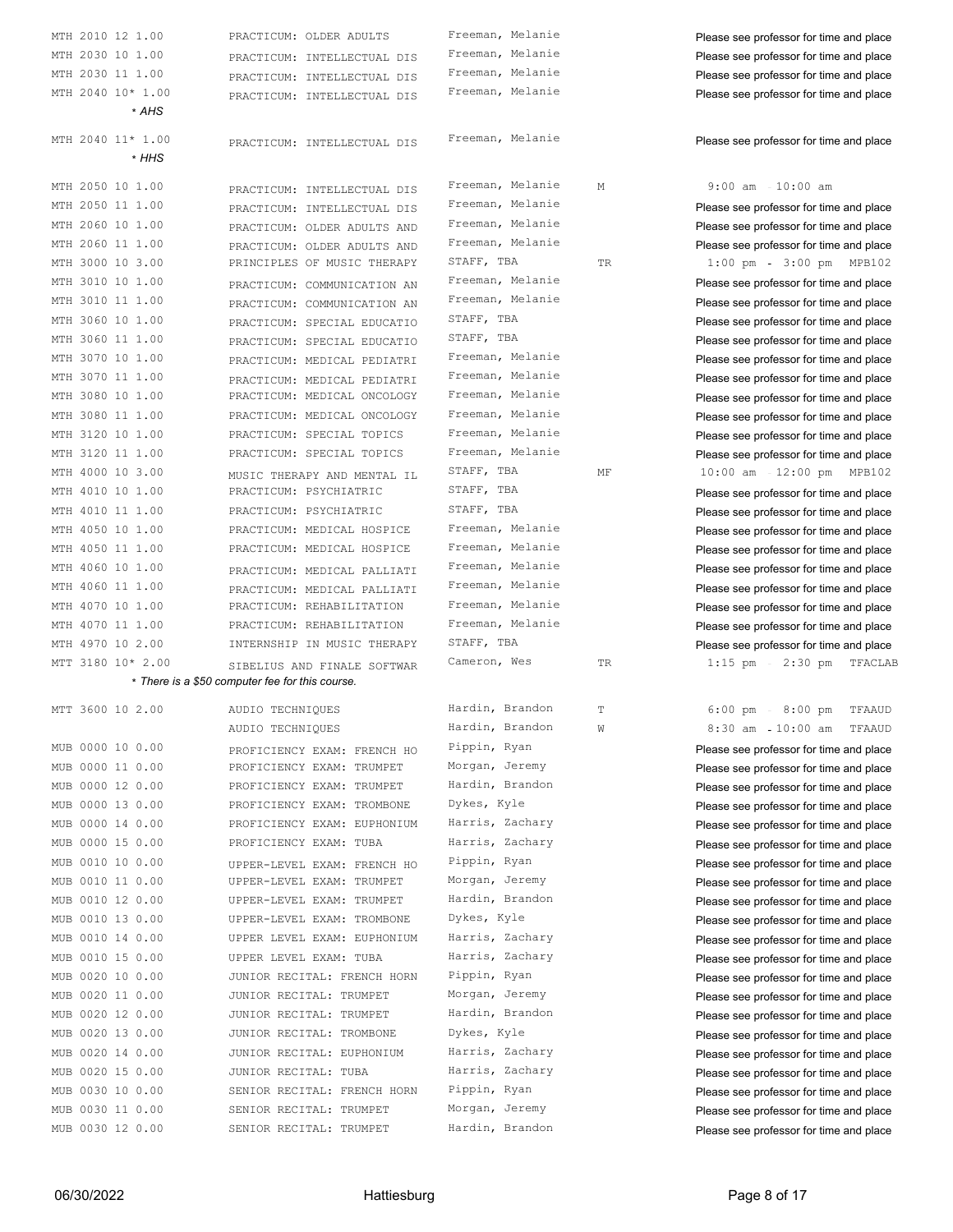| MUB 0030 13 0.00   | SENIOR RECITAL: TROMBONE                                         | Dykes, Kyle      |             | Please see professor for time and place |
|--------------------|------------------------------------------------------------------|------------------|-------------|-----------------------------------------|
| MUB 0030 14 0.00   | SENIOR RECITAL: EUPHONIUM                                        | Harris, Zachary  |             | Please see professor for time and place |
| MUB 0030 15 0.00   | SENIOR RECITAL: TUBA                                             | Harris, Zachary  |             | Please see professor for time and place |
| MUB 1000 10 0.00   | STUDIO ENSEMBLE: BRASS                                           | Dykes, Kyle      | М           | $4:00$ pm<br>5:00 pm TFAAUD             |
| MUB 1110 10 1.00   | FR. APPLIED FRENCH HORN: NO                                      | Nionakis, Peter  |             | Please see professor for time and place |
| MUB 1120 10 1.00   | FR. APPLIED TRUMPET: NON MA                                      | Nionakis, Peter  |             | Please see professor for time and place |
| MUB 1130 10 1.00   | FR. APPLIED TROMBONE: NON M                                      | Dykes, Kyle      |             | Please see professor for time and place |
| MUB 1140 10 1.00   | FR. APPLIED EUPHONIUM: NON                                       | Harris, Zachary  |             | Please see professor for time and place |
| MUB 1150 10 1.00   | FR. APPLIED TUBA: NON MAJOR                                      | Harris, Zachary  |             | Please see professor for time and place |
| MUB 1310 10 1.00   | FR. APPLIED FRENCH HORN: MA                                      | Nionakis, Peter  |             | Please see professor for time and place |
| MUB 1320 10 1.00   | FR. APPLIED TRUMPET: MAJOR                                       | Nionakis, Peter  |             | Please see professor for time and place |
| MUB 1330 11 1.00   | FR. APPLIED TROMBONE: MAJOR                                      | Dykes, Kyle      |             | Please see professor for time and place |
| MUB 1340 11 1.00   |                                                                  | Harris, Zachary  |             | Please see professor for time and place |
| MUB 1350 10 1.00   | FR. APPLIED EUPHONIUM: MAJO<br>FR. APPLIED TUBA: MAJOR           | Harris, Zachary  |             |                                         |
| MUB 2110 10 1.00   |                                                                  | Nionakis, Peter  |             | Please see professor for time and place |
|                    | SO. APPLIED FRENCH HORN: NO                                      | Nionakis, Peter  |             | Please see professor for time and place |
| MUB 2120 10 1.00   | SO. APPLIED TRUMPET: NON-MA                                      |                  |             | Please see professor for time and place |
| MUB 2130 10 1.00   | SO. APPLIED TROMBONE: NON-M                                      | Dykes, Kyle      |             | Please see professor for time and place |
| MUB 2140 11 1.00   | SO. APPLIED EUPHONIUM: NON                                       | Harris, Zachary  |             | Please see professor for time and place |
| MUB 2150 11 1.00   | SO. APPLIED TUBA: NON MAJOR                                      | Harris, Zachary  |             | Please see professor for time and place |
| MUB 2310 10 1.00   | SO. APPLIED FRENCH HORN: MA                                      | Nionakis, Peter  |             | Please see professor for time and place |
| MUB 2320 10 1.00   | SO. APPLIED TRUMPET: MAJOR                                       | Morgan, Jeremy   |             | Please see professor for time and place |
| MUB 2320 11 1.00   | SO. APPLIED TRUMPET: MAJOR                                       | Hardin, Brandon  |             | Please see professor for time and place |
| MUB 2320 12 1.00   | SO. APPLIED TRUMPET: MAJOR                                       | Dykes, Kyle      |             | Please see professor for time and place |
| MUB 2330 10 1.00   | SO. APPLIED TROMBONE: MAJOR                                      | Dykes, Kyle      |             | Please see professor for time and place |
| MUB 2340 10 1.00   | SO. APPLIED EUPHONIUM: MAJO                                      | Harris, Zachary  |             | Please see professor for time and place |
| MUB 2350 10 1.00   | SO. APPLIED TUBA: MAJOR                                          | Harris, Zachary  |             | Please see professor for time and place |
| MUB 3310 10 1.00   | JR. APPLIED FRENCH HORN: MA                                      | Nionakis, Peter  |             | Please see professor for time and place |
| MUB 3320 10 1.00   | JR. APPLIED TRUMPET: MAJOR                                       | Nionakis, Peter  |             | Please see professor for time and place |
| MUB 3330 10 1.00   | JR. APPLIED TROMBONE: MAJOR                                      | Dykes, Kyle      |             | Please see professor for time and place |
| MUB 3340 10 1.00   | JR. APPLIED EUPHONIUM: MAJO                                      | Harris, Zachary  |             | Please see professor for time and place |
| MUB 3350 11 1.00   | JR. APPLIED TUBA: MAJOR                                          | Harris, Zachary  |             | Please see professor for time and place |
| MUB 4310 10 1.00   | SR. APPLIED FRENCH HORN: MA                                      | Nionakis, Peter  |             | Please see professor for time and place |
| MUB 4320 10 1.00   | SR. APPLIED TRUMPET: MAJOR                                       | Nionakis, Peter  |             | Please see professor for time and place |
| MUB 4330 10 1.00   | SR. APPLIED TROMBONE: MAJOR                                      | Dykes, Kyle      |             | Please see professor for time and place |
| MUB 4340 11 1.00   | SR. APPLIED EUPHONIUM: MAJO                                      | Harris, Zachary  |             | Please see professor for time and place |
| MUB 4350 10 1.00   | SR. APPLIED TUBA: MAJOR                                          | Harris, Zachary  |             | Please see professor for time and place |
| MUC 0000 10 0.00   | WORSHIP COLLOQUIUM                                               | Hardin, Brandon  | $\mathbf F$ | 8:00 am 9:00 am                         |
| MUC 0030 11 0.00   | FINAL PROJECT: WORSHIP TECH                                      | Hardin, Brandon  |             | Please see professor for time and place |
| MUC 2010 10 2.00   | INTRODUCTION TO CHURCH MUSI                                      | Dykes, Wesley    | TR          | $10:15$ am $-11:30$ am<br>MPB104        |
| MUC 4390 10 2.00   | RHYTHM SECTION METHODS                                           | Armstrong, James | TR          | $2:30$ pm<br>$1:15$ pm<br>MPBBAND       |
|                    |                                                                  |                  |             | HALL                                    |
| MUC 4970 10 1.00   | WORSHIP MINISTRY INTERNSHIP                                      | Hardin, Brandon  |             | Please see professor for time and place |
| MUC 4970 11 1.00   | WORSHIP MINISTRY INTERNSHIP                                      | Hardin, Brandon  |             | Please see professor for time and place |
| MUD 0000 10 0.00   | PROFICIENCY EXAM: PERCUSSIO                                      | Brown, James     |             | Please see professor for time and place |
| MUD 0010 10 0.00   | UPPER-LEVEL EXAM: PERCUSSIO                                      | Brown, James     |             | Please see professor for time and place |
| MUD 0020 10 0.00   | JUNIOR RECITAL: PERCUSSION                                       | Brown, James     |             | Please see professor for time and place |
| MUD 0030 10 0.00   | SENIOR RECITAL: PERCUSSION                                       | Brown, James     |             | Please see professor for time and place |
| MUD 1000 10 0.00   | STUDIO ENSEMBLE: PERCUSSION                                      | Brown, James     | М           | $4:00$ pm<br>5:00 pm MPBBAND            |
|                    |                                                                  |                  |             | HALL                                    |
| MUD 1110 10 1.00   | FR. APPLIED PERCUSSION: NON                                      | Brown, James     |             | Please see professor for time and place |
| MUD 1310 10 1.00   | FR. APPLIED PERCUSSION: MAJ                                      | Brown, James     |             | Please see professor for time and place |
| MUD 2110 10 1.00   | SO. APPLIED PERCUSSION: NON                                      | Brown, James     |             | Please see professor for time and place |
| MUD 2310 10 1.00   | SO. APPLIED PERCUSSION: MAJ                                      | Brown, James     |             | Please see professor for time and place |
| MUD 3310 10 1.00   | JR. APPLIED PERCUSSION: MAJ                                      | Brown, James     |             | Please see professor for time and place |
| MUD 4310 10 1.00   | SR. APPLIED PERCUSSION: MAJ                                      | Brown, James     |             | Please see professor for time and place |
| MUE 2100 18H* 1.00 | INTRODUCTION TO MUSIC EDUCA                                      | Odom, Rachel     | $\mathbb T$ | 5:30 pm - 6:20 pm MPB101                |
|                    | * This class will meet Aug 30, Sep 13, Sep 27, and Oct 11, 2022. |                  |             |                                         |
| MUE 3130 18 2.00   | MUSIC/ELE SCH: MUSIC MAJOR                                       | Odom, Sarah      | Т           | 6:30 pm - 8:45 pm MPB102                |
|                    |                                                                  |                  |             |                                         |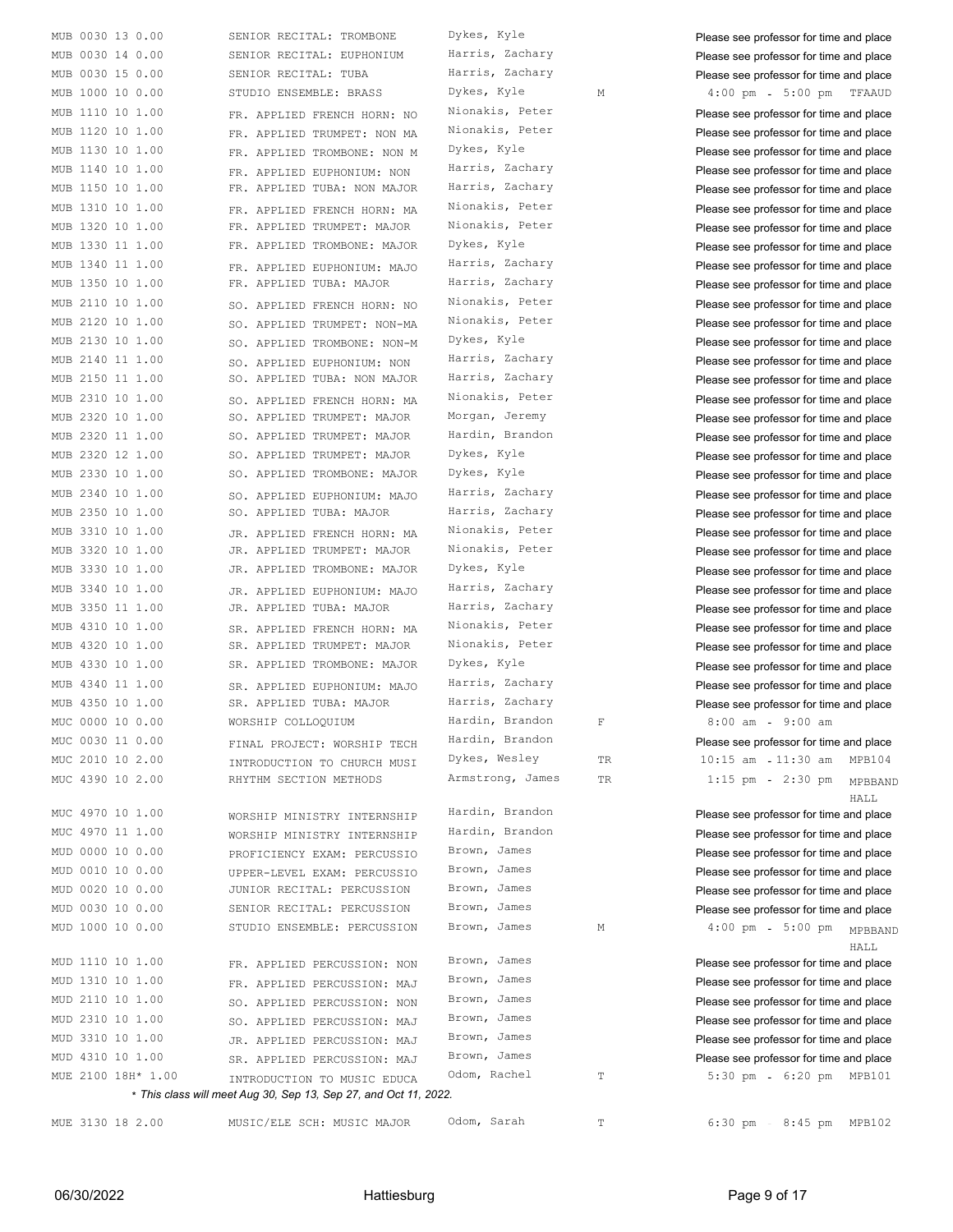| MUE 3650 10* 2.00             | MARCHING BAND METHODS & DES<br>* There is a \$50 lab fee for this course. | Morgan, Jeremy    | ΜW          | $8:00$ am<br>$9:15$ am<br>TFACLAB       |
|-------------------------------|---------------------------------------------------------------------------|-------------------|-------------|-----------------------------------------|
| MUE 3720 10 3.00              |                                                                           | Weiss, Cassandra  |             | $9:30$ am $-11:15$ am<br>MPB102         |
| MUE 4360 10 3.00              | MUSIC AND THE EXCEPTIONAL C                                               | Harris, Zachary   | TR          | $1:15$ pm                               |
| MUE 4780 10* 3.00             | CLASSROOM MANAGEMENT                                                      | Armstrong, James  | TR          | $2:30$ pm<br>MPB101                     |
| * Choral                      | MUSIC TEACHING RESIDENCY I:                                               |                   |             | Please see professor for time and place |
|                               |                                                                           |                   |             |                                         |
| MUE 4780 11* 3.00             | MUSIC TEACHING RESIDENCY I:                                               | Harris, Zachary   |             | Please see professor for time and place |
| * Instrumental                |                                                                           |                   |             |                                         |
|                               |                                                                           | Armstrong, James  |             |                                         |
| MUE 4960 10* 9.00<br>* Choral | STUDENT TEACHING INTERNSHIP                                               |                   |             | Please see professor for time and place |
|                               |                                                                           |                   |             |                                         |
| MUE 4960 11* 9.00             | STUDENT TEACHING INTERNSHIP                                               | Harris, Zachary   |             | Please see professor for time and place |
| * Instrumental                |                                                                           |                   |             |                                         |
| MUG 0000 10 0.00              | PROFICIENCY EXAM: GUITAR                                                  | Bryan, David      |             | Please see professor for time and place |
| MUG 0010 10 0.00              | UPPER-LEVEL EXAM: GUITAR                                                  | Bryan, David      |             |                                         |
| MUG 0020 10 0.00              | JUNIOR RECITAL: GUITAR                                                    | Bryan, David      |             | Please see professor for time and place |
| MUG 0030 10 0.00              | SENIOR RECITAL: GUITAR                                                    | Bryan, David      |             | Please see professor for time and place |
| MUG 1100 10 1.00              |                                                                           | Bryan, David      |             | Please see professor for time and place |
|                               | FR. APPLIED GUITAR: NON-MAJ                                               | Bryan, David      |             | Please see professor for time and place |
| MUG 1300 10 1.00              | FR. APPLIED GUITAR: MAJOR                                                 | Bryan, David      |             | Please see professor for time and place |
| MUG 2100 10 1.00              | SO. APPLIED GUITAR: NON MAJ                                               |                   |             | Please see professor for time and place |
| MUG 2300 10 1.00              | SO. APPLIED GUITAR: MAJOR                                                 | Bryan, David      |             | Please see professor for time and place |
| MUG 3300 10 1.00              | JR. APPLIED GUITAR: MAJOR                                                 | Bryan, David      |             | Please see professor for time and place |
| MUG 4300 10 1.00              | SR. APPLIED GUITAR: MAJOR                                                 | Bryan, David      |             | Please see professor for time and place |
| MUG 4330 10 1.00              | GUITAR FOR CONTEMPORARY WOR                                               | Bryan, David      | TR          | $1:00$ pm<br>2:15 pm MPB104             |
| MUO 0000 10 0.00              | PROFICIENCY EXAM: ORGAN                                                   | Cameron, Wes      |             | Please see professor for time and place |
| MUO 0010 10 0.00              | UPPER LEVEL: ORGAN                                                        | Cameron, Wes      |             | Please see professor for time and place |
| MUO 0020 10 0.00              | JUNIOR RECITAL: ORGAN                                                     | Cameron, Wes      |             | Please see professor for time and place |
| MUO 0030 10 0.00              | SENIOR RECITAL: ORGAN                                                     | Cameron, Wes      |             | Please see professor for time and place |
| MUO 1100 10 1.00              | FR. APPLIED ORGAN: NON MAJO                                               | Cameron, Wes      |             | Please see professor for time and place |
| MUO 1300 10 1.00              | FR. APPLIED ORGAN: MAJOR                                                  | Cameron, Wes      |             | Please see professor for time and place |
| MUO 2000 10 1.00              | SO. APPLIED ORGAN: NON-MAJO                                               | Cameron, Wes      |             | Please see professor for time and place |
| MUO 2300 10 1.00              | SO. APPLIED ORGAN: MAJOR                                                  | Cameron, Wes      |             | Please see professor for time and place |
| MUO 3300 10 1.00              | JR. APPLIED ORGAN: MAJOR                                                  | Cameron, Wes      |             | Please see professor for time and place |
| MUO 4300 10 1.00              | SR. APPLIED ORGAN: MAJOR                                                  | Cameron, Wes      |             | Please see professor for time and place |
| MUP 0000 10 0.00              | PROFICIENCY EXAM: PIANO                                                   | Mathis, Christina |             | Please see professor for time and place |
| MUP 0010 10 0.00              | UPPER-LEVEL EXAM: PIANO                                                   | Murphy, Brian     |             | Please see professor for time and place |
| MUP 0010 11 0.00              | UPPER LEVEL EXAM: PIANO                                                   | Mathis, Christina |             | Please see professor for time and place |
| MUP 0010 12 0.00              | UPPER LEVEL EXAM: PIANO                                                   | Parker, Beth      |             | Please see professor for time and place |
| MUP 0020 10 0.00              | JR. RECITAL: PIANO                                                        | Murphy, Brian     |             | Please see professor for time and place |
| MUP 0020 11 0.00              | JR. RECITAL: PIANO                                                        | Mathis, Christina |             | Please see professor for time and place |
| MUP 0030 10 0.00              | SR. RECITAL: PIANO                                                        | Murphy, Brian     |             | Please see professor for time and place |
| MUP 0030 11 0.00              | SR. RECITAL: PIANO                                                        | Mathis, Christina |             | Please see professor for time and place |
| MUP 1100 10 1.00              | FR. APPLIED PIANO: NON-MAJO                                               | Murphy, Brian     |             | Please see professor for time and place |
| MUP 1100 11 1.00              | FR. APPLIED PIANO: NON-MAJO                                               | Mathis, Christina |             | Please see professor for time and place |
| MUP 1100 12 1.00              | FR. APPLIED PIANO: NON-MAJO                                               | Parker, Beth      |             | Please see professor for time and place |
| MUP 1100 13 1.00              | FR. APPLIED PIANO: NON-MAJO                                               | Vail, Kathy       |             | Please see professor for time and place |
| MUP 1100 14 1.00              | FR. APPLIED PIANO: NON-MAJO                                               | Hong, Tae Young   |             | Please see professor for time and place |
| MUP 1210 10 1.00              | FR. PIANO CLASS I                                                         | Murphy, Brian     | TR          | 9:00 am 10:00 am MPB100                 |
| MUP 1210 11 1.00              | FR. PIANO CLASS I                                                         | Parker, Beth      | TR          | $3:45$ pm - $4:45$ pm<br>MPB100         |
| MUP 1210 12 1.00              | FR. PIANO CLASS I                                                         | Parker, Beth      | TR          | $1:15$ pm<br>$2:15$ pm<br>MPB100        |
| MUP 1210 13 1.00              | FR. PIANO CLASS I                                                         | Mathis, Christina | MW          | $8:00$ am<br>$9:00$ am<br>MPB100        |
| MUP 1230 10 1.00              | FR. PIANO CLASS III                                                       | Parker, Beth      |             | Please see professor for time and place |
| MUP 1300 10 1.00              | FR. APPLIED PIANO: MAJOR                                                  | Murphy, Brian     | $\mathbb F$ | 2:00~pm<br>3:00 pm TFA226               |
| MUP 1300 11 1.00              | FR. APPLIED PIANO: MAJOR                                                  | Mathis, Christina |             | Please see professor for time and place |
| MUP 1300 12 1.00              | FR. APPLIED PIANO: MAJOR                                                  | Parker, Beth      |             | Please see professor for time and place |
| MUP 2100 10 1.00              | SO. APPLIED PIANO: NON-MAJO                                               | Murphy, Brian     |             | Please see professor for time and place |
| MUP 2100 11 1.00              | SO. APPLIED PIANO: NON-MAJO                                               | Mathis, Christina |             | Please see professor for time and place |
|                               |                                                                           |                   |             |                                         |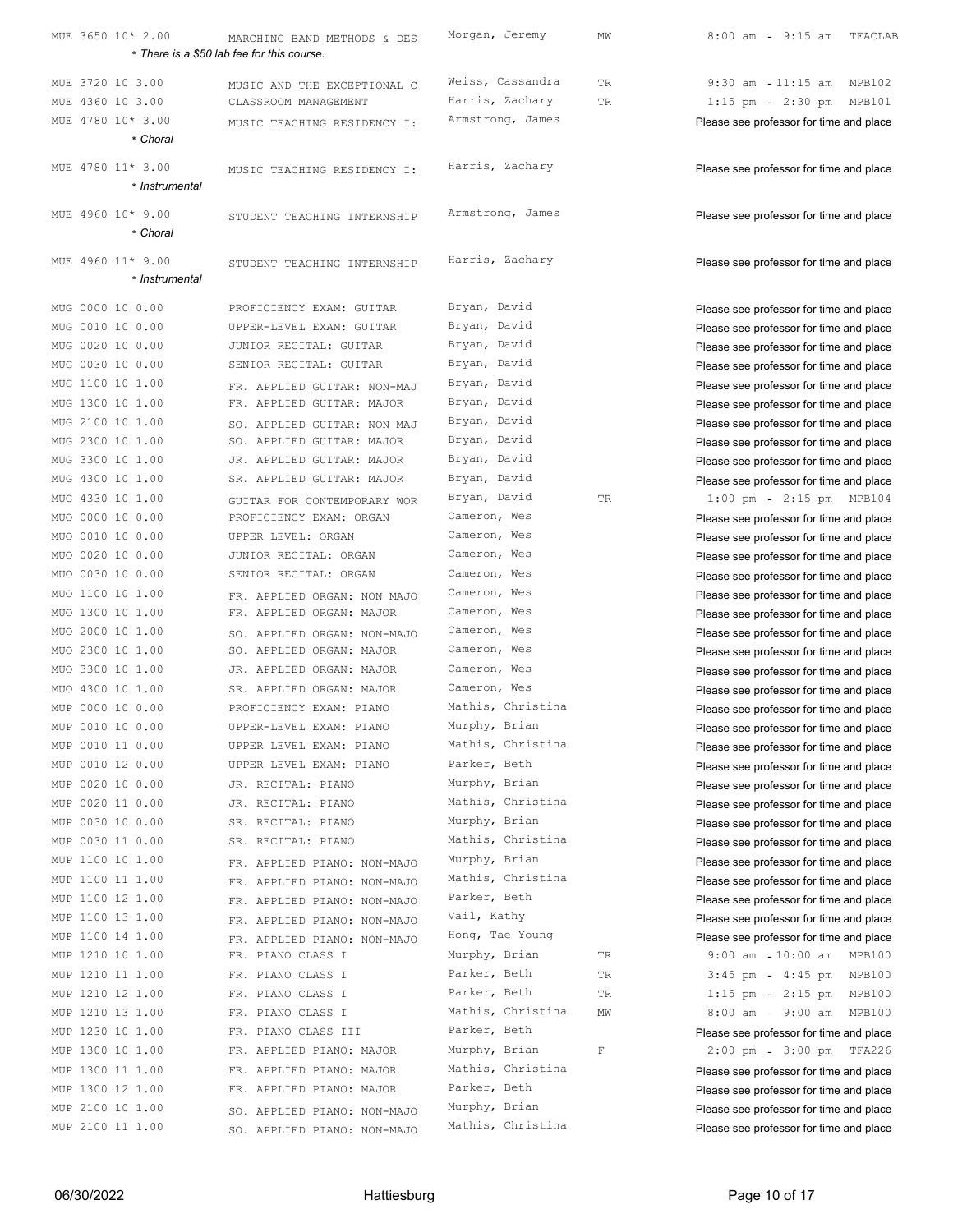| MUP        | 2100     | 12 | 1.00    |
|------------|----------|----|---------|
| MUP        | 2100     | 13 | 1.00    |
| MUP        | 2210     | 10 | 1.00    |
| MUP        | 2210     | 11 | 1.00    |
| MUP        | 2210     | 12 | 1.00    |
| MUP        | 2210     | 13 | 1.00    |
| MUP        | 2300     | 10 | 1.00    |
| MUP        | 2300     | 11 | 1.00    |
| MUP        | 2300     | 12 | 1.00    |
| MUP        | 3300     | 10 | 1.00    |
| MUP        | 3300     | 11 | 1.00    |
| MUP        | 3420     | 10 | 2.00    |
| MUP        | 3500     | 10 | 2.00    |
| MUP        | 4300     | 10 | 1.00    |
| MUP        | 4300     | 11 | 1.00    |
| MUP        | 4700     | 10 | 1.00    |
| MUR        | 0000     | 10 | 0.00    |
|            |          |    |         |
| MUR        | 0010     | 10 | 0.00    |
| MUS        | 0000     | 10 | 0.00    |
|            | MUS 0000 | 11 | 0.00    |
| MUS        | 0000     |    | 12 0.00 |
| MUS        | 0000     |    | 13 0.00 |
| MUS        | 0010     |    | 10 0.00 |
| MUS        | 0010     | 11 | 0.00    |
| MUS        | 0010     | 12 | 0.00    |
| MUS        | 0010     | 13 | 0.00    |
| MUS        | 0020     | 10 | 0.00    |
| MUS        | 0020     | 11 | 0.00    |
| MUS        | 0020     | 12 | 0.00    |
| MUS        | 0020     | 13 | 0.00    |
| MUS        | 0030     | 10 | 0.00    |
| MUS        | 0030     | 11 | 0.00    |
| <b>MUS</b> | 0030     | 12 | 0.00    |
| MUS        | 0030     | 13 | 0.00    |
| MUS        | 1100     | 10 | 1.00    |
| MUS        | 1110     | 10 | 1.00    |
| MUS        | 1120     | 10 | 1.00    |
| MUS        | 1130     | 10 | 1.00    |
| MUS        | 1300     | 10 | 1.00    |
| MUS        | 1310     | 10 | 1.00    |
| MUS        | 1320     | 10 | 1.00    |
| MUS        | 1330     | 10 | 1.00    |
|            | MUS 2100 | 10 | 1.00    |
|            | MUS 2110 | 10 | 1.00    |
|            | MUS 2120 | 10 | 1.00    |
|            | MUS 2130 | 10 | 1.00    |
| MUS        | 2300     | 10 | 1.00    |
| MUS        | 2310     | 10 | 1.00    |
| MUS        | 2320     | 10 | 1.00    |
| MUS        | 2330     | 10 | 1.00    |
|            | MUS 3300 | 10 | 1.00    |
|            | MUS 3310 | 10 | 1.00    |
| MUS        | 3320     | 10 | 1.00    |
| MUS        | 3330     | 10 | 1.00    |
| MUS        | 4300     | 10 | 1.00    |

 $SO.$  APPLIED PIANO: NON-MAJO Parker, Beth **Please see professor for time and place** SO. APPLIED PIANO: NON-MAJO <sup>Vail, Kathy</sup> Please see professor for time and place SO. PIANO CLASS Mathis, Christina MW 2:30 pm - 3:30 pm MPB100 SO. PIANO CLASS **EXAMPLE 2210 INCREDIENT VALUATION** TR 2:30 pm - 3:30 pm MPB100 SO. PIANO CLASS **EXAMP 2212** Vail, Kathy TR 10:15 am 11:15 am MPB100 SO. PIANO CLASS 6 13 13 1.15 MATHIS, Christina MW 1:15 pm - 2:15 pm MPB100 SO. APPLIED PIANO: MAJOR Murphy, Brian F 2:00 pm 3:00 pm TFA226 SO. APPLIED PIANO: MAJOR Mathis, Christina Please see professor for time and place SO. APPLIED PIANO: MAJOR Parker, Beth Please see professor for time and place JR. APPLIED PIANO: MAJOR Murphy, Brian F 2:00 pm 3:00 pm TFA226 JR. APPLIED PIANO: MAJOR Mathis, Christina Please see professor for time and place KEYBOARD CHAMBER MUSIC Murphy, Brian **Please see professor for time and place** ADVANCED PIANO SKILLS Mathis, Christina Please see professor for time and place SR. APPLIED PIANO: MAJOR Murphy, Brian F 2:00 pm 3:00 pm TFA226 SR. APPLIED PIANO: MAJOR Mathis, Christina Please see professor for time and place USING KEYBOARDS IN WORSHIP Murphy, Brian Please see professor for time and place MUR 0000 10 0.00 RECITAL CLASS Arnold, Alexandra F 9:25 am - 10:00 am TFAAUD RECITAL CLASS Dykes, Wesley F 9:25 am - 10:00 am TFAAUD SR. RECITAL CLASS Arnold, Alexandra F 9:25 am 10:00 am TFAAUD SR. RECITAL CLASS Dykes, Wesley F 9:25 am - 10:00 am TFAAUD PROFICIENCY EXAM: VIOLIN Gonzalez, Jorge Please see professor for time and place PROFICIENCY EXAM: VIOLA Gonzalez, Jorge Please see professor for time and place PROFICIENCY EXAM: CELLO STAFF, TBA Please see professor for time and place PROFICIENCY EXAM: BASS Dahmer, Samuel Please see professor for time and place UPPER-LEVEL EXAM: VIOLIN Gonzalez, Jorge Please see professor for time and place UPPER LEVEL EXAM: VIOLA Gonzalez, Jorge Please see professor for time and place UPPER LEVEL EXAM: CELLO STAFF, TBA Please see professor for time and place UPPER LEVEL EXAM: BASS Dahmer, Samuel Please see professor for time and place JR. RECITAL: VIOLIN Gonzalez, Jorge Please see professor for time and place JR. RECITAL: VIOLA Gonzalez, Jorge Please see professor for time and place JR. RECITAL: CELLO STAFF, TBA Please see professor for time and place JR. Recital: BASS Dahmer, Samuel Please see professor for time and place SR. RECITAL: VIOLIN Gonzalez, Jorge Please see professor for time and place SR. RECITAL: VIOLA Gonzalez, Jorge Please see professor for time and place SR. RECITAL: CELLO STAFF, TBA Please see professor for time and place SR. RECITAL: BASS Dahmer, Samuel Please see professor for time and place FR. APPLIED VIOLIN: NON-MAJ GONZalez, Jorge Please see professor for time and place FR. APPLIED VIOLA: NON-MAJO Gonzalez, Jorge Please see professor for time and place FR. APPLIED CELLO: NON-MAJO STAFF, TBA Please see professor for time and place FR. ELECTIVE BASS: NON-MAJO Dahmer, Samuel Please see professor for time and place FR. APPLIED VIOLIN: MAJOR Gonzalez, Jorge Please see professor for time and place FR. APPLIED VIOLA: MAJOR Gonzalez, Jorge Please see professor for time and place FR. APPLIED CELLO: MAJOR STAFF, TBA Please see professor for time and place FR. APPLIED BASS: MAJOR Dahmer, Samuel Please see professor for time and place SO. APPLIED VIOLIN: NON-MAJ Gonzalez, Jorge Please see professor for time and place SO. APPLIED VIOLA: NON-MAJO Gonzalez, Jorge Please see professor for time and place SO. APPLIED CELLO: NON-MAJO STAFF, TBA Please see professor for time and place SO. APPLIED BASS: NON-MAJOR Dahmer, Samuel Please see professor for time and place SO. APPLIED VIOLIN: MAJOR Gonzalez, Jorge Please see professor for time and place SO. APPLIED VIOLA: MAJOR Gonzalez, Jorge Please see professor for time and place SO. APPLIED CELLO: MAJOR STAFF, TBA Please see professor for time and place SO. APPLIED BASS: MAJOR Dahmer, Samuel Please see professor for time and place JR. APPLIED VIOLIN: MAJOR Gonzalez, Jorge Please see professor for time and place JR. APPLIED VIOLA: MAJOR Gonzalez, Jorge Please see professor for time and place JR. APPLIED CELLO: MAJOR STAFF, TBA Please see professor for time and place JR. APPLIED BASS: MAJOR Dahmer, Samuel Please see professor for time and place SR. APPLIED VIOLIN: MAJOR Gonzalez, Jorge Please see professor for time and place MUS 4310 10 1.00 SR. APPLIED VIOLA: MAJOR Gonzalez, Jorge Please see professor for time and place

| raikei, beth      |
|-------------------|
| Vail, Kathy       |
| Mathis, Christina |
| Vail, Kathy       |
| Vail, Kathy       |
| Mathis, Christina |
| Murphy, Brian     |
| Mathis, Christina |
| Parker, Beth      |
| Murphy, Brian     |
| Mathis, Christina |
| Murphy, Brian     |
| Mathis, Christina |
| Murphy, Brian     |
| Mathis, Christina |
| Murphy, Brian     |
| Arnold, Alexandra |
| Dykes, Wesley     |
| Arnold, Alexandra |
| Dykes, Wesley     |
| Gonzalez, Jorge   |
| Gonzalez, Jorge   |
| STAFF, TBA        |
| Dahmer, Samuel    |
| Gonzalez, Jorge   |
| Gonzalez, Jorge   |
| STAFF, TBA        |
| Dahmer, Samuel    |
| Gonzalez, Jorge   |
| Gonzalez, Jorge   |
| STAFF, TBA        |
| Dahmer, Samuel    |
| Gonzalez, Jorge   |
| Gonzalez, Jorge   |
| STAFF, TBA        |
| Dahmer, Samuel    |
| Gonzalez, Jorge   |
| Gonzalez, Jorge   |
| STAFF, TBA        |
| Dahmer, Samuel    |
| Gonzalez, Jorge   |
| Gonzalez, Jorge   |
| STAFF, TBA        |
| Dahmer, Samuel    |
| Gonzalez, Jorge   |
| Gonzalez, Jorge   |
| STAFF, TBA        |
| Dahmer, Samuel    |
|                   |
| Gonzalez, Jorge   |
| Gonzalez, Jorge   |
| STAFF, TBA        |
| Dahmer, Samuel    |
| Gonzalez, Jorge   |
| Gonzalez, Jorge   |
| STAFF, TBA        |
| Dahmer, Samuel    |
| Gonzalez, Jorge   |
| Gonzalez, Jorge   |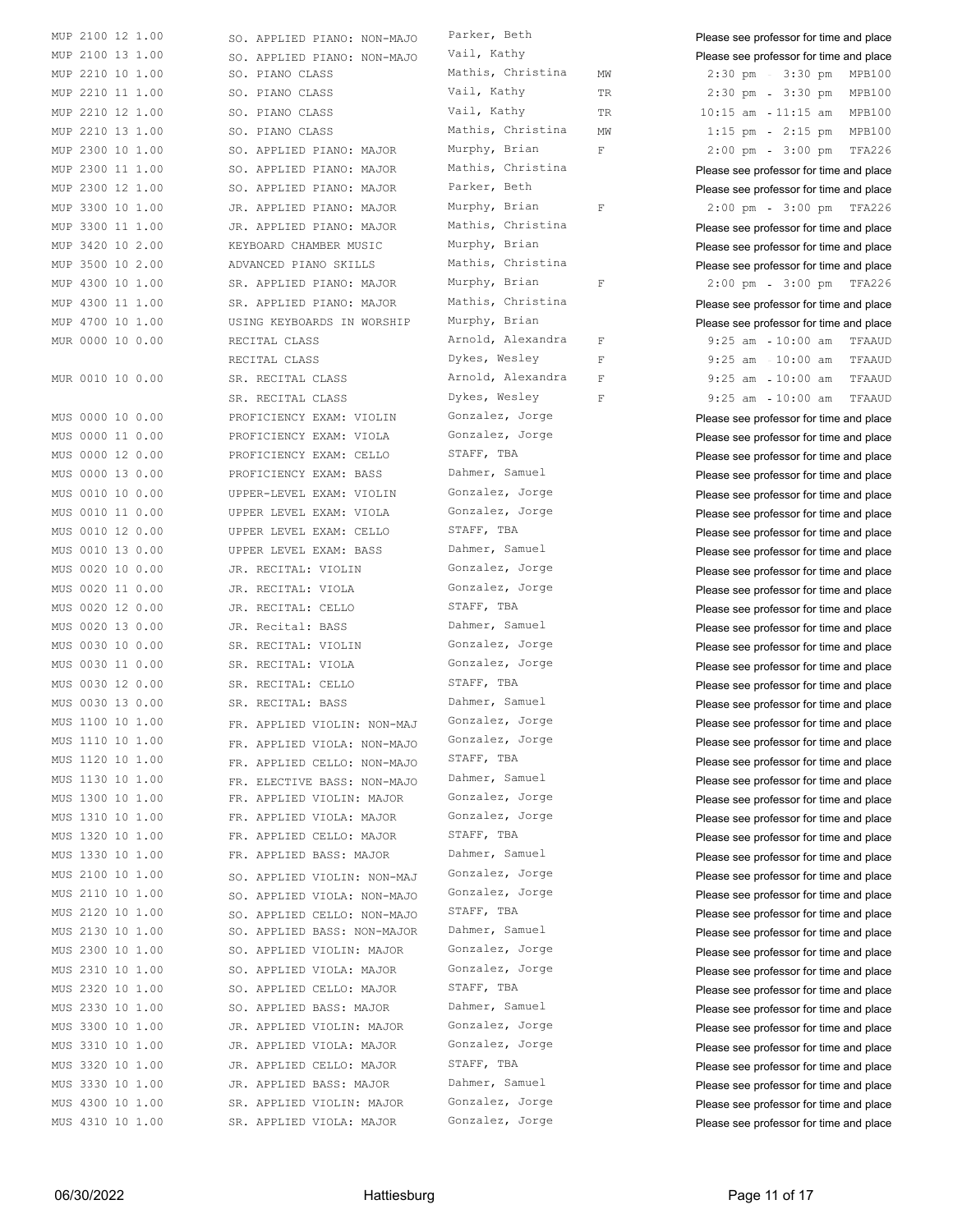| MUS 4320 10 1.00 | SR. APPLIED CELLO: MAJOR    | STAFF, TBA       |             | Please see professor for time and place          |
|------------------|-----------------------------|------------------|-------------|--------------------------------------------------|
| MUS 4330 10 1.00 | SR. APPLIED BASS: MAJOR     | Dahmer, Samuel   |             | Please see professor for time and place          |
| MUT 1000 10 1.00 | INTRODUCTION TO MUSIC THEOR | Cameron, Wes     | MWF         | $10:15$ am $-11:30$ am<br>TFA226                 |
| MUT 1000 11 1.00 | INTRODUCTION TO MUSIC THEOR | Dykes, Kyle      | MWF         | $10:15$ am<br>11:30 am<br>TFA203                 |
| MUT 1640 10 1.00 | FR. SIGHT-SINGING/EAR-TRAIN | Dykes, Michelle  | TR          | $10:15$ am<br>TFA226<br>11:30 am                 |
| MUT 1640 11 1.00 | FR. SIGHT-SINGING/EAR-TRAIN | Bryan, Jessica   | TR          | $10:15$ am $-11:30$ am<br>TFA203                 |
| MUT 1640 12 1.00 | FR. SIGHT-SINGING/EAR-TRAIN | Dykes, Michelle  |             | Please see professor for time and place          |
| MUT 2610 10 3.00 | SO. THEORY I                | Bryan, David     | MWF         | $10:15$ am $11:35$ am<br>TFASRH                  |
| MUT 2610 11 3.00 | SO. THEORY I                | Hong, Tae Young  | MWF         | 10:15 am - 11:35 am MPB104                       |
|                  |                             | Cox, Katrina     |             |                                                  |
| MUV 0000 10 0.00 | PROFICIENCY EXAM: VOICE     |                  |             | Please see professor for time and place          |
| MUV 0000 12 0.00 | PROFICIENCY EXAM: VOICE     | Bryan, Jessica   |             | Please see professor for time and place          |
| MUV 0000 13 0.00 | PROFICIENCY EXAM: VOICE     | Ruggiero, Susan  |             | Please see professor for time and place          |
| MUV 0000 14 0.00 | PROFICIENCY EXAM: VOICE     | Armstrong, James |             | Please see professor for time and place          |
| MUV 0010 10 0.00 | UPPER LEVEL EXAM: VOICE     | Cox, Katrina     |             | Please see professor for time and place          |
| MUV 0010 12 0.00 | UPPER LEVEL EXAM: VOICE     | Bryan, Jessica   |             | Please see professor for time and place          |
| MUV 0010 13 0.00 | UPPER LEVEL EXAM: VOICE     | Ruggiero, Susan  |             | Please see professor for time and place          |
| MUV 0010 14 0.00 | UPPER LEVEL EXAM: VOICE     | Armstrong, James |             | Please see professor for time and place          |
| MUV 0020 10 0.00 | JR. RECITAL: VOICE          | Cox, Katrina     |             | Please see professor for time and place          |
| MUV 0020 12 0.00 | JR. RECITAL: VOICE          | Bryan, Jessica   |             |                                                  |
|                  |                             |                  |             | Please see professor for time and place          |
| MUV 0020 13 0.00 | JR. RECITAL: VOICE          | Ruggiero, Susan  |             | Please see professor for time and place          |
| MUV 0020 14 0.00 | JR. RECITAL: VOICE          | Armstrong, James |             | Please see professor for time and place          |
| MUV 0030 10 0.00 | SR. RECITAL: VOICE          | Cox, Katrina     |             | Please see professor for time and place          |
| MUV 0030 12 0.00 | SR. RECITAL: VOICE          | Bryan, Jessica   |             | Please see professor for time and place          |
| MUV 0030 13 0.00 | SR. RECITAL: VOICE          | Ruggiero, Susan  |             | Please see professor for time and place          |
| MUV 0030 14 0.00 | SR. RECITAL: VOICE          | Armstrong, James |             | Please see professor for time and place          |
| MUV 1100 10 1.00 | FR. APPLIED VOICE: NON-MAJO | Cox, Katrina     |             | Please see professor for time and place          |
| MUV 1100 12 1.00 | FR. APPLIED VOICE: NON-MAJO | Bryan, Jessica   |             | Please see professor for time and place          |
| MUV 1100 13 1.00 |                             | Ruggiero, Susan  |             |                                                  |
|                  | FR. APPLIED VOICE: NON MAJO |                  |             | Please see professor for time and place          |
| MUV 1100 14 1.00 | FR. APPLIED VOICE: NON-MAJO | Armstrong, James |             | Please see professor for time and place          |
| MUV 1100 15 1.00 | FR. APPLIED VOICE: NON-MAJO | Dykes, Michelle  |             | Please see professor for time and place          |
| MUV 1110 10 1.00 | FR. VOICE CLASS             | Hong, Tae Young  | ΜW          | $4:00$ pm<br>TFASRH<br>$5:00$ pm                 |
|                  | FR. VOICE CLASS             | Ruggiero, Susan  | MW          | $4:00$ pm<br>$5:00$ pm<br>TFASRH                 |
| MUV 1300 10 1.00 | FR. APPLIED VOICE: MAJOR    | Cox, Katrina     | $\mathbb F$ | $1:00$ pm $-$<br>$2:00$ pm<br>MPBBAND            |
|                  |                             |                  |             | HALL                                             |
| MUV 1300 12 1.00 | FR. APPLIED VOICE: MAJOR    | Bryan, Jessica   | $\mathbb F$ | TFA226<br>$1:00$ pm<br>$2:00$ pm                 |
| MUV 1300 13 1.00 | FR. APPLIED VOICE: MAJOR    | Ruggiero, Susan  | $\mathbb F$ | TFA226<br>$1:00$ pm<br>$2:00$ pm                 |
| MUV 1300 14 1.00 | FR. APPLIED VOICE: MAJOR    | Armstrong, James | $\mathbf F$ | $1:00$ pm - $2:00$ pm<br>TFA226                  |
| MUV 1300 15 1.00 | FR. APPLIED VOICE: MAJOR    | Dykes, Michelle  |             | Please see professor for time and place          |
| MUV 2100 12 1.00 |                             | Cox, Katrina     |             | Please see professor for time and place          |
| MUV 2100 13 1.00 | SO. APPLIED VOICE: NON-MAJO | Ruggiero, Susan  |             |                                                  |
|                  | SO. APPLIED VOICE: NON MAJO |                  |             | Please see professor for time and place          |
| MUV 2100 14 1.00 | SO. APPLIED VOICE: NON-MAJO | Armstrong, James |             | Please see professor for time and place          |
| MUV 2100 15 1.00 | SO. APPLIED VOICE: NON MAJO | Dykes, Michelle  |             | Please see professor for time and place          |
| MUV 2300 10 1.00 | SO. APPLIED VOICE: MAJOR    | Cox, Katrina     | $\mathbf F$ | $1:00 \text{ pm } - 2:00 \text{ pm }$<br>MPBBAND |
|                  |                             |                  |             | HALL                                             |
| MUV 2300 12 1.00 | SO. APPLIED VOICE: MAJOR    | Bryan, Jessica   | $\mathbf F$ | TFA226<br>$1:00$ pm<br>$2:00$ pm                 |
| MUV 2300 13 1.00 | SO. APPLIED VOICE: MAJOR    | Ruggiero, Susan  | $\mathbb F$ | TFA226<br>$1:00$ pm<br>$2:00$ pm                 |
| MUV 2300 14 1.00 | SO. APPLIED VOICE: MAJOR    | Armstrong, James | $\mathbb F$ | 1:00 pm - 2:00 pm TFA226                         |
| MUV 2300 15 1.00 | SO. APPLIED VOICE: MAJOR    | Dykes, Michelle  |             | Please see professor for time and place          |
| MUV 3300 10 1.00 | JR. APPLIED VOICE: MAJOR    | Cox, Katrina     | $\mathbf F$ | $1:00$ pm<br>$2:00$ pm<br>MPBBAND                |
|                  |                             |                  |             | HALL                                             |
| MUV 3300 12 1.00 | JR. APPLIED VOICE: MAJOR    | Bryan, Jessica   | $\mathbf F$ | $1:00 \text{ pm } - 2:00 \text{ pm }$<br>TFA226  |
| MUV 3300 13 1.00 | JR. APPLIED VOICE: MAJOR    | Ruggiero, Susan  | $\mathbf F$ | TFA226<br>$1:00$ pm<br>$2:00$ pm                 |
|                  |                             | Armstrong, James |             |                                                  |
| MUV 3300 14 1.00 | JR. APPLIED VOICE: MAJOR    |                  | $\mathbb F$ | 2:00 pm TFA226<br>$1:00$ pm                      |
| MUV 3300 15 1.00 | JR. APPLIED VOICE: MAJOR    | Dykes, Michelle  |             | Please see professor for time and place          |
| MUV 4110 10 3.00 | VOCAL PEDAGOGY              | Cox, Katrina     |             | Please see professor for time and place          |
| MUV 4160 10 3.00 | BASIC ITALIAN FOR SINGERS   | Ruggiero, Susan  | MW          | $2:45$ pm<br>4:00 pm TFA203                      |
| MUV 4300 10 1.00 | SR. APPLIED VOICE: MAJOR    | Cox, Katrina     | $\mathbb F$ | $1:00 \text{ pm } - 2:00 \text{ pm }$<br>MPBBAND |
|                  |                             |                  |             | HALL                                             |
| MUV 4300 12 1.00 | SR. APPLIED VOICE: MAJOR    | Bryan, Jessica   | $\mathbf F$ | $1:00$ pm<br>2:00 pm TFA226                      |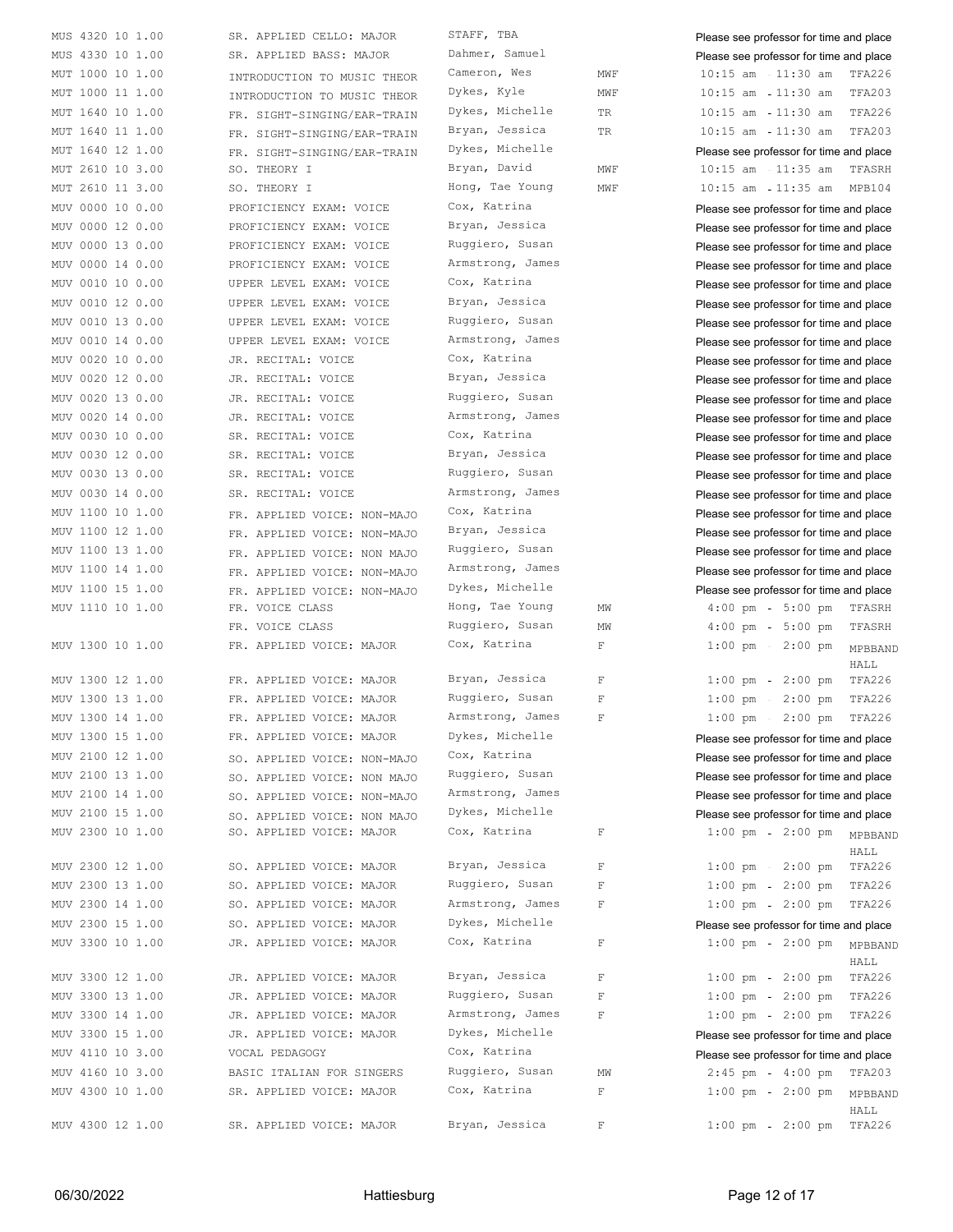| MUV 4300 13 1.00    | SR. APPLIED VOICE: MAJOR    | Ruggiero, Susan  | $\mathbf F$ | TFA226<br>$1:00$ pm<br>$2:00$ pm                |
|---------------------|-----------------------------|------------------|-------------|-------------------------------------------------|
| MUV 4300 14 1.00    | SR. APPLIED VOICE: MAJOR    | Armstrong, James | $\mathbf F$ | $1:00$ pm<br>$2:00$ pm<br>TFA226                |
| MUW 0000 10 0.00    | PROFICIENCY EXAM: FLUTE     | Ruggiero, Susan  |             | Please see professor for time and place         |
| 0000 11 0.00<br>MUW | PROFICIENCY EXAM: OBOE      | Myrick, Kenny    |             | Please see professor for time and place         |
| 0000 12 0.00<br>MUW | PROFICIENCY EXAM: CLARINET  | Dykes, Michelle  |             | Please see professor for time and place         |
| 0000 13 0.00<br>MUW | PROFICIENCY EXAM: BASSOON   | Myrick, Kenny    |             | Please see professor for time and place         |
| MUW 0000 14 0.00    | PROFICIENCY EXAM: SAXOPHONE | Cameron, Wes     |             | Please see professor for time and place         |
| MUW 0010 10 0.00    | UPPER-LEVEL EXAM: FLUTE     | Ruggiero, Susan  |             | Please see professor for time and place         |
| MUW 0010 11 0.00    | UPPER-LEVEL EXAM: OBOE      | Myrick, Kenny    |             | Please see professor for time and place         |
| 0010 12 0.00<br>MUW | UPPER-LEVEL EXAM: CLARINET  | Dykes, Michelle  |             | Please see professor for time and place         |
| 0010 13 0.00<br>MUW | UPPER LEVEL EXAM: BASSOON   | Myrick, Kenny    |             | Please see professor for time and place         |
| 0010 14 0.00<br>MUW | UPPER LEVEL EXAM: SAXOPHONE | Cameron, Wes     |             | Please see professor for time and place         |
| 0020 10 0.00<br>MUW | JR. RECITAL: FLUTE          | Ruggiero, Susan  |             | Please see professor for time and place         |
| 0020 11 0.00<br>MUW | JR. RECITAL: OBOE           | Myrick, Kenny    |             | Please see professor for time and place         |
| 0020 12 0.00<br>MUW | JR. RECITAL: CLARINET       | Dykes, Michelle  |             | Please see professor for time and place         |
| 0020 13 0.00<br>MUW | JR. RECITAL: BASSOON        | Myrick, Kenny    |             | Please see professor for time and place         |
| 0020 14 0.00<br>MUW | JR. RECITAL: SAXOPHONE      | Cameron, Wes     |             | Please see professor for time and place         |
| 0030 10 0.00<br>MUW | SR. RECITAL: FLUTE          | Ruggiero, Susan  |             | Please see professor for time and place         |
| MUW 0030 11 0.00    | SR. RECITAL: OBOE           | Myrick, Kenny    |             | Please see professor for time and place         |
| MUW 0030 12 0.00    | SR. RECITAL: CLARINET       | Dykes, Michelle  |             | Please see professor for time and place         |
| MUW 0030 13 0.00    | SR. RECITAL: BASSOON        | Myrick, Kenny    |             |                                                 |
|                     |                             | Cameron, Wes     |             | Please see professor for time and place         |
| MUW 0030 14 0.00    | SR. RECITAL: SAXOPHONE      | Ruggiero, Susan  |             | Please see professor for time and place         |
| MUW 1000 10 0.00    | STUDIO ENSEMBLE: FLUTE      |                  | М           | $4:00$ pm<br>$5:00$ pm                          |
| MUW 1000 11 0.00    | STUDIO ENSEMBLE: CLARINET   | Dykes, Michelle  | М           | TFA203<br>$4:00 \text{ pm } - 5:00 \text{ pm }$ |
| MUW 1000 12 0.00    | STUDIO ENSEMBLE: SAXOPHONE  | Cameron, Wes     | М           | $4:00$ pm<br>5:00 pm MPB104                     |
| MUW 1110 10 1.00    | FR. APPLIED FLUTE: NON-MAJO | Ruggiero, Susan  |             | Please see professor for time and place         |
| MUW 1120 10 1.00    | FR. APPLIED OBOE: NON-MAJOR | Myrick, Kenny    |             | Please see professor for time and place         |
| MUW 1130 10 1.00    | FR. APPLIED CLARINET: NON-M | Dykes, Michelle  |             | Please see professor for time and place         |
| MUW 1140 10 1.00    | FR. APPLIED BASSOON: NON-MA | Myrick, Kenny    |             | Please see professor for time and place         |
| MUW 1150 10 1.00    | FR. APPLIED SAXOPHONE: NON- | Cameron, Wes     |             | Please see professor for time and place         |
| MUW 1310 10 1.00    | FR. APPLIED FLUTE: MAJOR    | Ruggiero, Susan  |             | Please see professor for time and place         |
| MUW 1320 10 1.00    | FR. APPLIED OBOE: MAJOR     | Myrick, Kenny    |             | Please see professor for time and place         |
| MUW 1330 10 1.00    | FR. APPLIED CLARINET: MAJOR | Dykes, Michelle  |             | Please see professor for time and place         |
| MUW 1340 10 1.00    | FR. APPLIED BASSOON: MAJOR  | Myrick, Kenny    |             | Please see professor for time and place         |
| MUW 1350 10 1.00    | FR. APPLIED SAXOPHONE: MAJO | Cameron, Wes     |             | Please see professor for time and place         |
| MUW 2110 10 1.00    | SO. APPLIED FLUTE: NON-MAJO | Ruggiero, Susan  |             | Please see professor for time and place         |
| MUW 2120 10 1.00    | SO. APPLIED OBOE: NON-MAJOR | Myrick, Kenny    |             | Please see professor for time and place         |
| MUW 2130 10 1.00    | SO. APPLIED CLARINET: NON-M | Dykes, Michelle  |             | Please see professor for time and place         |
| MUW 2140 10 1.00    | SO. APPLIED BASSOON: NON-MA | Myrick, Kenny    |             | Please see professor for time and place         |
| MUW 2150 10 1.00    | SO. APPLIED SAXOPHONE: NON- | Cameron, Wes     |             | Please see professor for time and place         |
| MUW 2310 10 1.00    | SO. APPLIED FLUTE: MAJOR    | Ruggiero, Susan  |             | Please see professor for time and place         |
| MUW 2320 10 1.00    | SO. APPLIED OBOE: MAJOR     | Myrick, Kenny    |             | Please see professor for time and place         |
| MUW 2330 10 1.00    | SO. APPLIED CLARINET: MAJOR | Dykes, Michelle  |             | Please see professor for time and place         |
| MUW 2340 10 1.00    | SO. APPLIED BASSOON: MAJOR  | Myrick, Kenny    |             | Please see professor for time and place         |
| MUW 2350 10 1.00    | SO. APPLIED SAXOPHONE: MAJO | Cameron, Wes     |             | Please see professor for time and place         |
| MUW 2350 11 1.00    | SO. APPLIED SAXOPHONE: MAJO | Pierce IV, Jim   |             | Please see professor for time and place         |
| MUW 3310 10 1.00    | JR. APPLIED FLUTE: MAJOR    | Ruggiero, Susan  |             | Please see professor for time and place         |
| MUW 3320 10 1.00    | JR. APPLIED OBOE: MAJOR     | Myrick, Kenny    |             | Please see professor for time and place         |
| MUW 3330 10 1.00    | JR. APPLIED CLARINET: MAJOR | Dykes, Michelle  |             |                                                 |
| MUW 3340 10 1.00    | JR. APPLIED BASSOON: MAJOR  | Myrick, Kenny    |             | Please see professor for time and place         |
|                     |                             | Cameron, Wes     |             | Please see professor for time and place         |
| MUW 3350 10 1.00    | JR. APPLIED SAXOPHONE: MAJO | Ruggiero, Susan  |             | Please see professor for time and place         |
| MUW 4310 10 1.00    | SR. APPLIED FLUTE: MAJOR    |                  |             | Please see professor for time and place         |
| MUW 4320 10 1.00    | SR. APPLIED OBOE: MAJOR     | Myrick, Kenny    |             | Please see professor for time and place         |
| MUW 4330 10 1.00    | SR. APPLIED CLARINET: MAJOR | Dykes, Michelle  |             | Please see professor for time and place         |
| MUW 4340 10 1.00    | SR. APPLIED BASSOON: MAJOR  | Myrick, Kenny    |             | Please see professor for time and place         |
| MUW 4350 10 1.00    | SR. APPLIED SAXOPHONE: MAJO | Cameron, Wes     |             | Please see professor for time and place         |

## **School of Natural and Behavioral Sciences**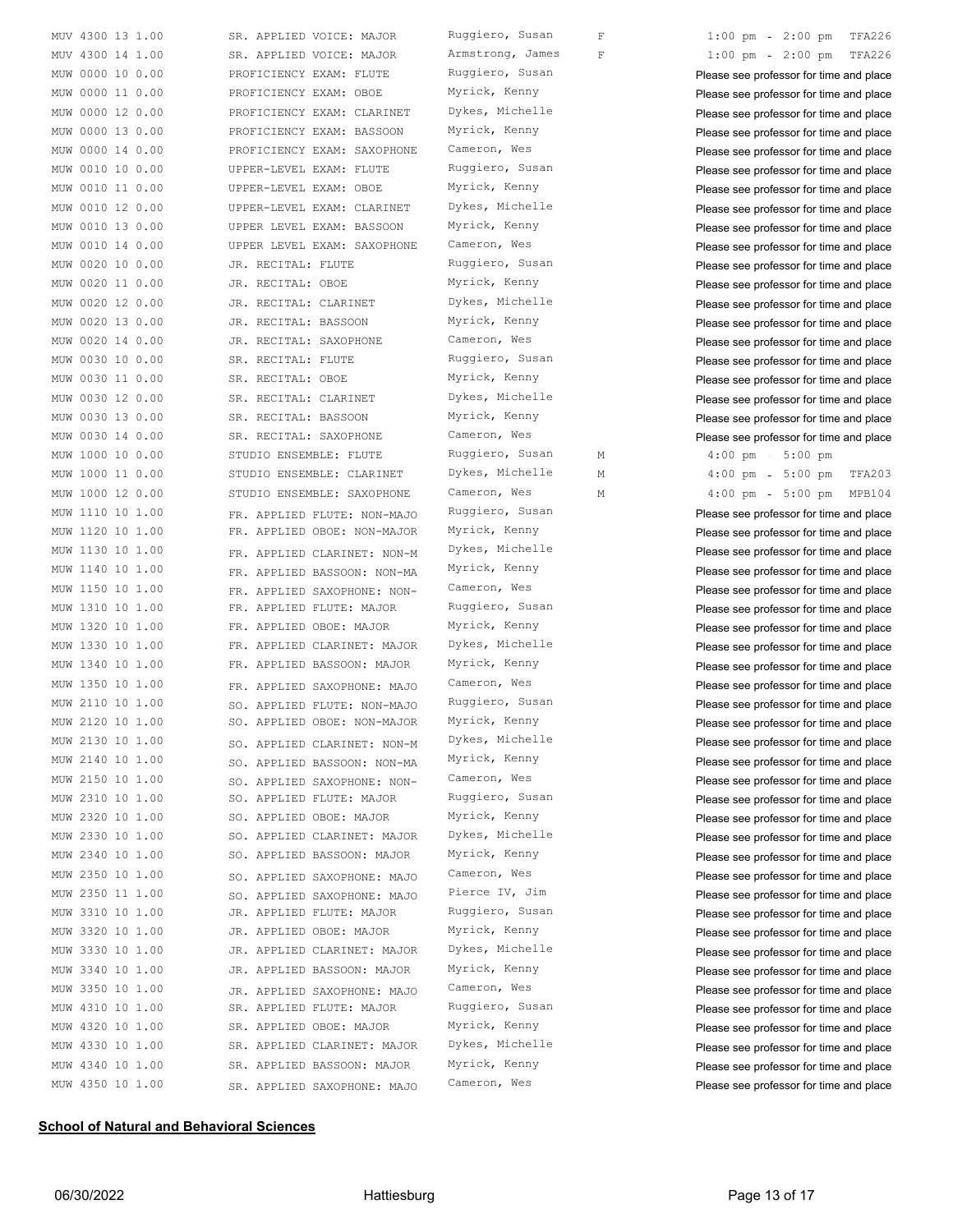## **Department of Biological Sciences** BIO 1010 10 4.00 GENERAL BIOLOGY I Quin, Lisa WF 10:15 am - 12:15 pm LRS118 GENERAL BIOLOGY I LAB  $Quin$ , Lisa WF 12:30 pm 2:30 pm LAB000 BIO 1110 10 4.00 PRINCIPLES OF BIOLOGICAL SC Rauch, III, Thomas T 1:00 pm - 5:00 pm LAB000 PRINCIPLES OF BIOLOGICAL SC Rauch, III, Thomas TR 10:15 am - 12:15 pm GRE111<br>FOUNDATIONS OF BIOLOGY Ali, Laila MF 8:00 am 10:00 am GRE111 BIO 1500 10 4.00 FOUNDATIONS OF BIOLOGY Ali, Laila MF 8:00 am 10:00 am GRE111 FOUNDATIONS OF BIOLOGY LAB Ali, Laila W 1:00 pm - 5:00 pm LAB000 BIO 2010 10 1.00 MEDICAL TERMINOLOGY Cunningham, Lakeis M 9:00 am - 10:10 am GRE80 BIO 2340 10 4.00 ANATOMY & PHYSIOLOGY I LAB Brook, Jessica M 1:00 pm 5:30 pm LAB000 ANATOMY & PHYSIOLOGY I Brook, Jessica M 8:00 am - 10:00 am GRE219 ANATOMY & PHYSIOLOGY I Brook, Jessica W 8:00 am - 9:15 am GRE219 BIO 2340 11 4.00 ANATOMY & PHYSIOLOGY I Brook, Jessica MW 10:15 am 12:15 pm LRS114 ANATOMY & PHYSIOLOGY I LAB Brook, Jessica W 1:00 pm - 5:00 pm LAB000 BIO 2340 12 4.00 ANATOMY & PHYSIOLOGY I LAB , The Manus of Revenue of Revenue of Raboot And AB000 ANATOMY & PHYSIOLOGY I STAFF, TBA MW CANC 8:00 am 10:00 am GRE200 BIO 2350 10 4.00 ANATOMY & PHYSIOLOGY II Beckers, Cornelis MW 10:15 am - 12:15 pm GRE230 ANATOMY & PHYSIOLOGY II LAB Beckers, Cornelis W 1:00 pm - 5:00 pm LAB000 BIO 2350 11 4.00 ANATOMY & PHYSIOLOGY II Beckers, Cornelis M 1:00 pm - 5:00 pm BA123 ANATOMY & PHYSIOLOGY II Beckers, Cornelis TR 10:15 am - 12:15 pm GRE230 BIO 2440 10 4.00 HUMAN ANATOMY I Griffis, John T 1:00 pm - 5:00 pm BA116 HUMAN ANATOMY I Griffis, John TR 10:15 am 12:15 pm GRE108 BIO 2440 11 4.00 HUMAN ANATOMY I Brook, Jessica R 8:00 am - 12:00 pm BA123 HUMAN ANATOMY I Brook, Jessica T 8:00 am - 12:00 pm LRS118 BIO 2440 12 4.00 HUMAN ANATOMY I Griffis, John T 1:00 pm - 5:00 pm BA116 HUMAN ANATOMY I Griffis, John TR 10:15 am - 12:15 pm GRE108 BIO 2600 10 4.00 GENERAL MICROBIOLOGY LAB Hernandez, Carmen TR 11:00 am - 1:00 pm LAB000 GENERAL MICROBIOLOGY Flernandez, Carmen TR 8:00 am 10:00 am GRE108 BIO 2600 11 4.00 GENERAL MICROBIOLOGY LAB Pipkins, Haley TR 1:00 pm - 3:00 pm LAB000 GENERAL MICROBIOLOGY Pipkins, Haley TR 10:15 am - 12:15 pm GRE219 BIO 2600 12 4.00 GENERAL MICROBIOLOGY Cunningham, Lakeis MW 10:30 am 12:30 pm LRS117 GENERAL MICROBIOLOGY LAB Cunningham, Lakeis MW 12:30 pm - 2:30 pm LAB000 BIO 3010 10 4.00 MARINE BIOLOGY Rauch, III, Thomas MW 10:15 am - 12:15 pm GRE111 MARINE BIOLOGY LAB Rauch, III, Thomas W 1:00 pm 5:00 pm LAB000 BIO 3060 10 3.00 INTRODUCTION TO PHARMACOLOG Smith, John TR 10:15 am - 12:15 pm LRS117 BIO 3100 10 4.00 GENETICS LAB Hernandez, Carmen M 1:00 pm - 5:00 pm LAB000 GENETICS Hernandez, Carmen MW 10:15 am 12:15 pm FAI102 BIO 3100 11 4.00 GENETICS Hernandez, Carmen MW 10:15 am - 12:15 pm FAI102 GENETICS LAB Hernandez, Carmen W 1:00 pm - 5:00 pm LAB000 BIO 3550 18H\* 3.00 BIOETHICS ROATK, Everett M 7:00 pm 9:00 pm GRE229 \* *Class will meet first Monday of trimester, other class meetings TBD by instructor* BIO 3900 10 3.00 SEMINAR IN FORENSIC BIOLOGY Mackey, Mary MF **CANC** 10:15 am 12:15 pm LRS117<br>BIO 4050 10\* 3.00 BIOLOGICAL RESEARCH Pipkins, Haley **Please see professor for time and place** BIO 4050 10\* 3.00 BIOLOGICAL RESEARCH Pipkins, Haley Please see professor for time and place \* *Email approval MUST be sent to meaton@wmcarey.edu for enrollment.* BIO 4050 11\* 0.00 BIOLOGICAL RESEARCH RAuch, III, Thomas Please see professor for time and place \* *Email approval MUST be sent to meaton@wmcarey.edu for enrollment.* BIO 4050 12\* 0.00 BIOLOGICAL RESEARCH Hodges, Tyler W 3:30 pm 4:30 pm GRE127 \* *Email approval MUST be sent to meaton@wmcarey.edu for enrollment.* BIO 4050 13\* 0.00 BIOLOGICAL RESEARCH Lipka, Douglas Please see professor for time and place \* *Email approval MUST be sent to meaton@wmcarey.edu for enrollment.* BIO 4050 14\* 0.00 BIOLOGICAL RESEARCH Griffis, John Please see professor for time and place \* *Email approval MUST be sent to meaton@wmcarey.edu for enrollment.* BIO 4050 16 0.00 BIOLOGICAL RESEARCH Brook, Jessica 11:59 am - 11:59 pm TBATBA BIO 4050 18 4.00 BIOLOGICAL RESEARCH Ali, Laila 12:01 am 12:00 pm TBATBA BIO 4060 10\* 0.00 BIOLOGICAL RESEARCH Pipkins, Haley Please see professor for time and place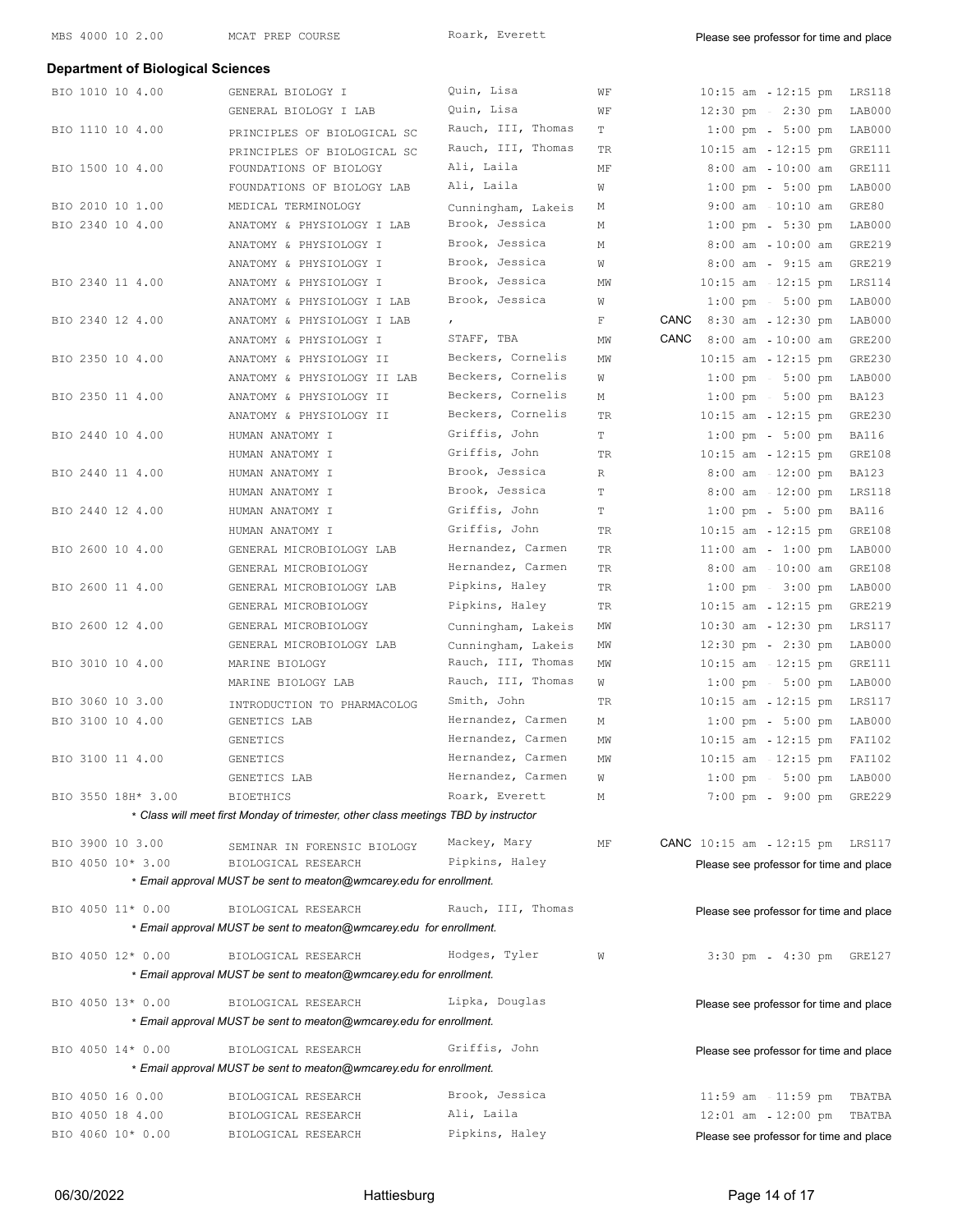|                                        | * Email approval MUST be sent to meaton@wmcarey.edu for enrollment.                                                                 |                    |             |                                                         |
|----------------------------------------|-------------------------------------------------------------------------------------------------------------------------------------|--------------------|-------------|---------------------------------------------------------|
| BIO 4060 11* 0.00                      | BIOLOGICAL RESEARCH<br>* Email approval MUST be sent to meaton@wmcarey.edu for enrollment.                                          | Rauch, III, Thomas |             | Please see professor for time and place                 |
| BIO 4060 12* 0.00                      | BIOLOGICAL RESEARCH<br>* Email approval MUST be sent to meaton@wmcarey.edu for enrollment.                                          | Hodges, Tyler      | W           | $3:30$ pm<br>4:30 pm GRE127                             |
| BIO 4060 13* 0.00                      | BIOLOGICAL RESEARCH                                                                                                                 | Lipka, Douglas     |             |                                                         |
|                                        | * Email approval MUST be sent to meaton@wmcarey.edu for enrollment.                                                                 |                    |             | Please see professor for time and place                 |
|                                        |                                                                                                                                     |                    |             |                                                         |
| BIO 4060 14* 0.00                      | BIOLOGICAL RESEARCH<br>* Email approval MUST be sent to meaton@wmcarey.edu for enrollment.                                          | Griffis, John      |             | Please see professor for time and place                 |
| BIO 4060 17* 0.00                      | BIOLOGICAL RESEARCH                                                                                                                 | STAFF, TBA         |             | CANC Please see professor for time and place            |
|                                        | * Email approval MUST be sent to meaton@wmcarey.edu for enrollment.                                                                 |                    |             |                                                         |
| BIO 4090 10 4.00                       | VERTEBRATE HISTOLOGY                                                                                                                | Lipka, Douglas     | ΜW          | $8:00$ am $-10:00$ am<br>GRE108                         |
|                                        | VERTEBRATE HISTOLOGY                                                                                                                | Beckers, Cornelis  | MW          | 8:00 am 10:00 am<br>GRE108                              |
|                                        | VERTEBRATE HISTOLOGY LAB                                                                                                            | Lipka, Douglas     | T           | $1:00 \text{ pm } -5:00 \text{ pm }$<br>LAB000          |
|                                        | VERTEBRATE HISTOLOGY LAB                                                                                                            | Beckers, Cornelis  | T           | $1:00 \text{ pm } - 5:00 \text{ pm }$<br>LAB000         |
| BIO 4090 11 4.00                       | VERTEBRATE HISTOLOGY                                                                                                                | Beckers, Cornelis  | MW          | $10:00$ am<br>$8:00$ am<br>GRE108                       |
|                                        | VERTEBRATE HISTOLOGY                                                                                                                | Lipka, Douglas     | MW          | $8:00$ am $-10:00$ am<br>GRE108                         |
|                                        | VERTEBRATE HISTOLOGY LAB                                                                                                            | Beckers, Cornelis  | W           | $1:00 \text{ pm } -5:00 \text{ pm }$<br>LAB000          |
|                                        | VERTEBRATE HISTOLOGY LAB                                                                                                            | Lipka, Douglas     | W           | $1:00$ pm<br>$5:00$ pm<br>LAB000                        |
| BIO 4100 10 4.00                       | NEUROBIOLOGY                                                                                                                        | Legradi, Gabor     | T           | $1:00 \text{ pm } -5:00 \text{ pm }$<br><b>BA123</b>    |
|                                        | NEUROBIOLOGY                                                                                                                        | Leonard, Stuart    | T           | $1:00 \text{ pm } - 5:00 \text{ pm }$<br><b>BA123</b>   |
|                                        | NEUROBIOLOGY                                                                                                                        | Leonard, Stuart    | <b>TR</b>   | $10:15$ am $12:15$ pm<br>LRS114                         |
|                                        | NEUROBIOLOGY                                                                                                                        | Legradi, Gabor     | TR          | $10:15$ am $-12:15$ pm<br>LRS114                        |
| BIO 4700 10H* 3.00                     | CELL PHYSIOLOGY                                                                                                                     | Brook, Jessica     | TR          | $8:00$ am $-10:00$ am<br>GRE219                         |
|                                        | * Virtual content on Tuesdays; Class will meet in person on Thursdays, with the first class meeting the first Thursday of trimester |                    |             |                                                         |
| BIO 4700 11 3.00                       | CELL PHYSIOLOGY                                                                                                                     | Pipkins, Haley     | ΜW          | $1:00 \text{ pm } - 3:00 \text{ pm }$<br>GRE231         |
| BIO 4700 12H* 3.00                     | CELL PHYSIOLOGY                                                                                                                     | Pipkins, Haley     | $\mathbb R$ | $5:55$ pm<br>$7:55$ pm<br>TBATBA                        |
|                                        | * Course will meet 8/25, 9/15, 9/29, 10/13, 10/27                                                                                   |                    |             |                                                         |
|                                        |                                                                                                                                     |                    |             |                                                         |
| BIO 4980 10 2.00                       | BIOLOGY CAPSTONE                                                                                                                    |                    | TR.         | CANC<br>$1:00 \text{ pm } - 2:20 \text{ pm }$<br>GRE219 |
| BIO 4980 11 2.00                       | BIOLOGY CAPSTONE                                                                                                                    | Brook, Jessica     | T           | $8:00$ am<br>$10:00$ am<br>GRE219                       |
|                                        | BIOLOGY CAPSTONE                                                                                                                    | Griffis, John      | Т           | $8:00$ am $-10:00$ am<br><b>GRE219</b>                  |
| <b>Department of Chemistry/Physics</b> |                                                                                                                                     |                    |             |                                                         |
|                                        |                                                                                                                                     | McNatt, Michael    |             |                                                         |
| CHE 1010 18H* 4.00                     | GENERAL CHEMISTRY I<br>* Class will meet first Monday of trimester, other dates TBD                                                 |                    | М           | $6:00 \text{ pm}$<br>9:00 pm GRE80                      |
|                                        |                                                                                                                                     |                    |             |                                                         |
| CHE 1010 19H* 4.00                     | GENERAL CHEMISTRY I                                                                                                                 | McNatt, Michael    | R           | $6:00$ pm<br>9:00 pm GRE80                              |
|                                        | * Class will meet first Thursday of trimester, other dates TBD                                                                      |                    |             |                                                         |
| CHE 1110 10 4.00                       | INORGANIC CHEMISTRY I                                                                                                               | Mackey, Mary       | Т           | $1:15$ pm<br>$4:15$ pm<br>GRE81                         |
|                                        | INORGANIC CHEMISTRY I                                                                                                               | Mackey, Mary       | TR          | $10:15$ am $-12:15$ pm<br><b>LRS120</b>                 |
| CHE 1110 11 4.00                       | INORGANIC CHEMISTRY I                                                                                                               | Mackey, Mary       | R           | $1:15$ pm - $4:15$ pm<br>GRE81                          |
|                                        | INORGANIC CHEMISTRY I                                                                                                               | Mackey, Mary       | TR          | $10:15$ am $12:15$ pm<br>LRS120                         |
| CHE 1110 12 4.00                       | INORGANIC CHEMISTRY I                                                                                                               | Mann, Noel         | Μ           | $1:15$ pm - $4:15$ pm<br>GRE81                          |
|                                        | INORGANIC CHEMISTRY I                                                                                                               | Mann, Noel         | ΜW          | $10:15$ am $-12:15$ pm<br>GRE108                        |
| CHE 1110 13 4.00                       | INORGANIC CHEMISTRY I                                                                                                               | Mann, Noel         | $\mathbb F$ | $9:30$ am $12:30$ pm<br>GRE81                           |
|                                        | INORGANIC CHEMISTRY I                                                                                                               | Mann, Noel         | ΜW          | $10:15$ am $-12:15$ pm<br>GRE108                        |
| CHE 1110 14 4.00                       | INORGANIC CHEMISTRY I                                                                                                               | Morrison, Richard  | ΜW          | $10:15$ am $-12:15$ pm<br>GRE80                         |
|                                        | INORGANIC CHEMISTRY I LAB                                                                                                           | Morrison, Richard  | W           | $1:15$ pm<br>$4:15$ pm<br>LAB000                        |
| CHE 2110 10 4.00                       | ORGANIC CHEMISTRY I                                                                                                                 | Johnson, Ashley    | ΜW          | $10:15$ am $-12:15$ pm<br>GRE83                         |
|                                        | ORGANIC CHEMISTRY I LAB                                                                                                             | Johnson, Ashley    | W           | $1:15$ pm - $4:15$ pm<br>LAB000                         |
| CHE 2120 10 4.00                       | ORGANIC CHEMISTRY II                                                                                                                | Mann, Noel         | Т           | $1:15$ pm<br>$4:15$ pm<br>GRE82                         |
|                                        | ORGANIC CHEMISTRY II                                                                                                                | Mann, Noel         | TR          | $10:15$ am $-12:15$ pm<br>GRE83                         |
| CHE 2120 11 4.00                       | ORGANIC CHEMISTRY II                                                                                                                | Johnson, Ashley    | Μ           | $1:15$ pm - $4:15$ pm<br>GRE82                          |
|                                        | ORGANIC CHEMISTRY II                                                                                                                | Johnson, Ashley    | TR          | $10:15$ am $12:15$ pm<br>GRE80                          |
| CHE 2120 12 4.00                       | ORGANIC CHEMISTRY II                                                                                                                | Johnson, Ashley    | R           | 1:15 pm - 4:15 pm GRE82                                 |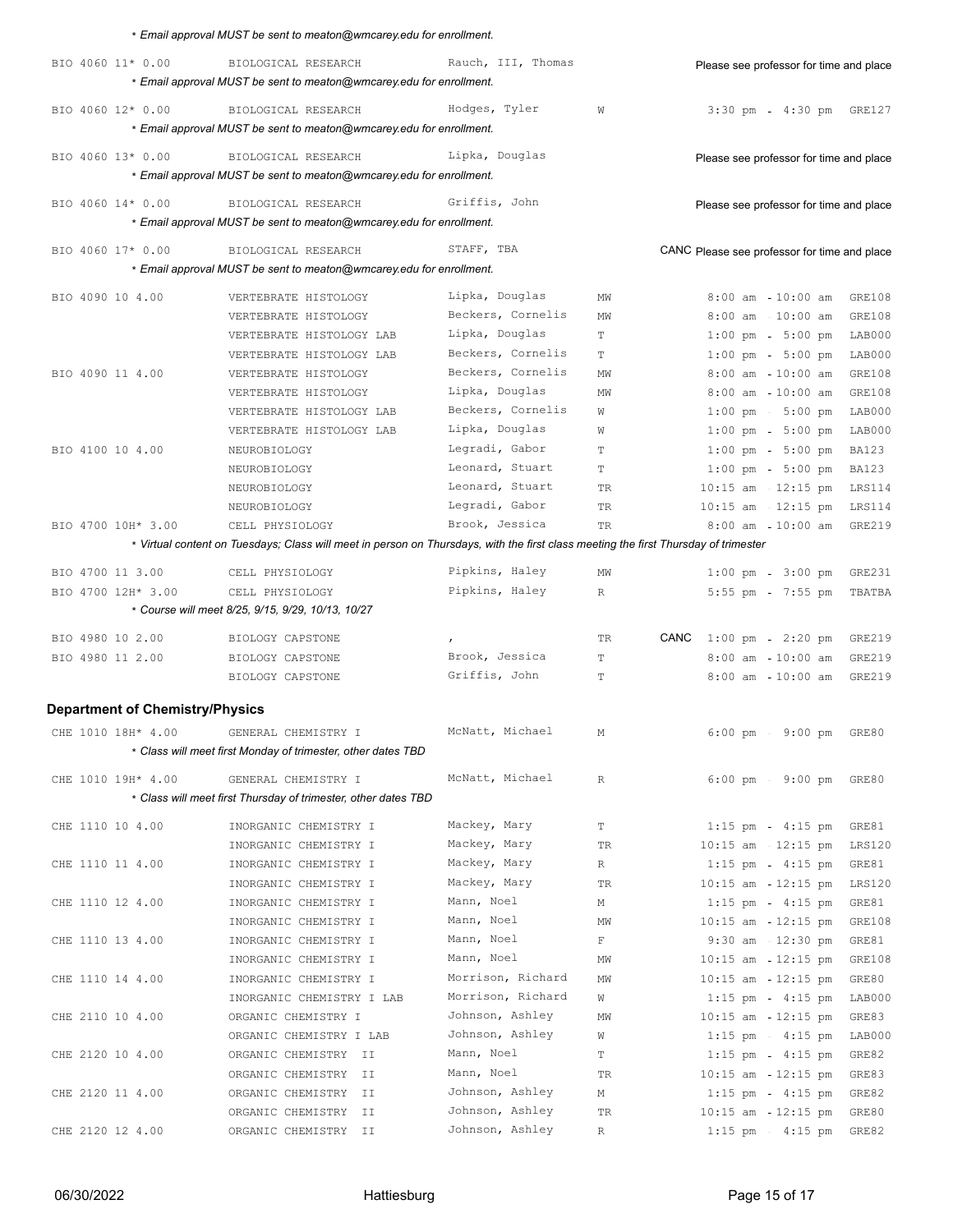|                                                      | Johnson, Ashley                                                                                                                                                                                                                                                                                                                                                                                              |                                                                                                                                                                                                                           |                                                |                                                                                                                                                                                                                                                                                                                                                                                                                                                                      |
|------------------------------------------------------|--------------------------------------------------------------------------------------------------------------------------------------------------------------------------------------------------------------------------------------------------------------------------------------------------------------------------------------------------------------------------------------------------------------|---------------------------------------------------------------------------------------------------------------------------------------------------------------------------------------------------------------------------|------------------------------------------------|----------------------------------------------------------------------------------------------------------------------------------------------------------------------------------------------------------------------------------------------------------------------------------------------------------------------------------------------------------------------------------------------------------------------------------------------------------------------|
|                                                      |                                                                                                                                                                                                                                                                                                                                                                                                              |                                                                                                                                                                                                                           |                                                | <b>GRE200</b>                                                                                                                                                                                                                                                                                                                                                                                                                                                        |
|                                                      | Mackey, Mary                                                                                                                                                                                                                                                                                                                                                                                                 | W                                                                                                                                                                                                                         | GRE84                                          |                                                                                                                                                                                                                                                                                                                                                                                                                                                                      |
|                                                      | Mackey, Mary                                                                                                                                                                                                                                                                                                                                                                                                 | ΜF                                                                                                                                                                                                                        |                                                | LRS117                                                                                                                                                                                                                                                                                                                                                                                                                                                               |
|                                                      | McNatt, Michael                                                                                                                                                                                                                                                                                                                                                                                              |                                                                                                                                                                                                                           |                                                |                                                                                                                                                                                                                                                                                                                                                                                                                                                                      |
|                                                      | McNatt, Michael                                                                                                                                                                                                                                                                                                                                                                                              |                                                                                                                                                                                                                           |                                                |                                                                                                                                                                                                                                                                                                                                                                                                                                                                      |
|                                                      |                                                                                                                                                                                                                                                                                                                                                                                                              |                                                                                                                                                                                                                           |                                                |                                                                                                                                                                                                                                                                                                                                                                                                                                                                      |
|                                                      |                                                                                                                                                                                                                                                                                                                                                                                                              |                                                                                                                                                                                                                           |                                                |                                                                                                                                                                                                                                                                                                                                                                                                                                                                      |
|                                                      |                                                                                                                                                                                                                                                                                                                                                                                                              |                                                                                                                                                                                                                           |                                                | <b>GRE230</b>                                                                                                                                                                                                                                                                                                                                                                                                                                                        |
|                                                      |                                                                                                                                                                                                                                                                                                                                                                                                              |                                                                                                                                                                                                                           |                                                | GRE111                                                                                                                                                                                                                                                                                                                                                                                                                                                               |
|                                                      |                                                                                                                                                                                                                                                                                                                                                                                                              |                                                                                                                                                                                                                           |                                                |                                                                                                                                                                                                                                                                                                                                                                                                                                                                      |
|                                                      |                                                                                                                                                                                                                                                                                                                                                                                                              |                                                                                                                                                                                                                           |                                                |                                                                                                                                                                                                                                                                                                                                                                                                                                                                      |
|                                                      |                                                                                                                                                                                                                                                                                                                                                                                                              |                                                                                                                                                                                                                           |                                                |                                                                                                                                                                                                                                                                                                                                                                                                                                                                      |
|                                                      |                                                                                                                                                                                                                                                                                                                                                                                                              |                                                                                                                                                                                                                           |                                                |                                                                                                                                                                                                                                                                                                                                                                                                                                                                      |
| Department of Criminal Justice and Forensics Science |                                                                                                                                                                                                                                                                                                                                                                                                              |                                                                                                                                                                                                                           |                                                |                                                                                                                                                                                                                                                                                                                                                                                                                                                                      |
|                                                      | Bertram, Dean                                                                                                                                                                                                                                                                                                                                                                                                | W                                                                                                                                                                                                                         | $10:15$ am $-12:15$ pm                         | LRS120                                                                                                                                                                                                                                                                                                                                                                                                                                                               |
|                                                      | Chaix, George                                                                                                                                                                                                                                                                                                                                                                                                | W                                                                                                                                                                                                                         | $3:00$ pm<br>$1:00$ pm                         | TBATBA                                                                                                                                                                                                                                                                                                                                                                                                                                                               |
|                                                      | Bertram, Dean                                                                                                                                                                                                                                                                                                                                                                                                | Т                                                                                                                                                                                                                         | $1:00 \text{ pm } - 3:00 \text{ pm }$          | LAB000                                                                                                                                                                                                                                                                                                                                                                                                                                                               |
| INTRODUCTION TO FORENSIC SC                          | Bertram, Dean                                                                                                                                                                                                                                                                                                                                                                                                | TR                                                                                                                                                                                                                        | $10:15$ am $-12:15$ pm                         | TBATBA                                                                                                                                                                                                                                                                                                                                                                                                                                                               |
|                                                      |                                                                                                                                                                                                                                                                                                                                                                                                              |                                                                                                                                                                                                                           |                                                |                                                                                                                                                                                                                                                                                                                                                                                                                                                                      |
| <b>Department of Mathematics</b>                     |                                                                                                                                                                                                                                                                                                                                                                                                              |                                                                                                                                                                                                                           |                                                |                                                                                                                                                                                                                                                                                                                                                                                                                                                                      |
| MATHEMATICS SEMINAR I                                | Garriga, Jessica                                                                                                                                                                                                                                                                                                                                                                                             | М                                                                                                                                                                                                                         | $10:15$ am $-11:35$ am                         | LRS118                                                                                                                                                                                                                                                                                                                                                                                                                                                               |
| FUNDAMENTAL MATHEMATICS I                            | Dribus, Benjamin                                                                                                                                                                                                                                                                                                                                                                                             | R                                                                                                                                                                                                                         | $9:45$ pm<br>$5:55$ pm                         | <b>GRE230</b>                                                                                                                                                                                                                                                                                                                                                                                                                                                        |
| INTERMEDIATE ALGEBRA                                 | Mooney, Amber                                                                                                                                                                                                                                                                                                                                                                                                | MWF                                                                                                                                                                                                                       | $11:45$ am<br>$1:05$ pm                        | LAW101                                                                                                                                                                                                                                                                                                                                                                                                                                                               |
| INTERMEDIATE ALGEBRA                                 | Mooney, Amber                                                                                                                                                                                                                                                                                                                                                                                                | TR                                                                                                                                                                                                                        | $10:15$ am $-12:15$ pm                         | <b>GRE229</b>                                                                                                                                                                                                                                                                                                                                                                                                                                                        |
| COLLEGE ALGEBRA                                      | Shepherd, Carl                                                                                                                                                                                                                                                                                                                                                                                               | MWF                                                                                                                                                                                                                       | $11:35$ am<br>$10:15$ am                       | GRE229                                                                                                                                                                                                                                                                                                                                                                                                                                                               |
| COLLEGE ALGEBRA                                      | Shepherd, Carl                                                                                                                                                                                                                                                                                                                                                                                               | MWF                                                                                                                                                                                                                       | $2:35$ pm<br>$1:15$ pm                         | GRE229                                                                                                                                                                                                                                                                                                                                                                                                                                                               |
| COLLEGE ALGEBRA                                      | Shepherd, Carl                                                                                                                                                                                                                                                                                                                                                                                               | MWF                                                                                                                                                                                                                       | $11:45$ am - $1:05$ pm                         | GRE229                                                                                                                                                                                                                                                                                                                                                                                                                                                               |
| COLLEGE ALGEBRA                                      | Shepherd, Carl                                                                                                                                                                                                                                                                                                                                                                                               | Т                                                                                                                                                                                                                         | $9:45$ pm<br>$5:55$ pm                         | GRE229                                                                                                                                                                                                                                                                                                                                                                                                                                                               |
| PRE-CALCULUS                                         | Garriga, Jessica                                                                                                                                                                                                                                                                                                                                                                                             | TR                                                                                                                                                                                                                        | $10:15$ am<br>$12:15$ pm                       | <b>GRE200</b>                                                                                                                                                                                                                                                                                                                                                                                                                                                        |
| FIELD EXPERIENCE I                                   | Bower, Janie                                                                                                                                                                                                                                                                                                                                                                                                 |                                                                                                                                                                                                                           | Please see professor for time and place        |                                                                                                                                                                                                                                                                                                                                                                                                                                                                      |
| CALCULUS W/ANALYTIC GEOMETR                          | Dribus, Benjamin                                                                                                                                                                                                                                                                                                                                                                                             | MWF                                                                                                                                                                                                                       | $2:35$ pm<br>$1:15$ pm                         | GRE219                                                                                                                                                                                                                                                                                                                                                                                                                                                               |
| FUNDAMENTAL MATHEMATICS II                           | Bower, Janie                                                                                                                                                                                                                                                                                                                                                                                                 | TR                                                                                                                                                                                                                        | $3:00$ pm<br>$1:00$ pm                         | <b>GRE200</b>                                                                                                                                                                                                                                                                                                                                                                                                                                                        |
| PROBABILITY                                          | Roberts, Jalynn                                                                                                                                                                                                                                                                                                                                                                                              | Т                                                                                                                                                                                                                         | 5:55 pm - 9:45 pm                              | GRE231                                                                                                                                                                                                                                                                                                                                                                                                                                                               |
| DISCRETE MATHEMATICS                                 | Dribus, Benjamin                                                                                                                                                                                                                                                                                                                                                                                             | М                                                                                                                                                                                                                         | $5:55$ pm<br>$9:45$ pm                         | GRE219                                                                                                                                                                                                                                                                                                                                                                                                                                                               |
|                                                      |                                                                                                                                                                                                                                                                                                                                                                                                              |                                                                                                                                                                                                                           |                                                |                                                                                                                                                                                                                                                                                                                                                                                                                                                                      |
|                                                      | Mooney, Amber                                                                                                                                                                                                                                                                                                                                                                                                | TR                                                                                                                                                                                                                        | $1:00 \text{ pm } - 3:00 \text{ pm }$          | <b>GRE229</b>                                                                                                                                                                                                                                                                                                                                                                                                                                                        |
|                                                      |                                                                                                                                                                                                                                                                                                                                                                                                              |                                                                                                                                                                                                                           |                                                |                                                                                                                                                                                                                                                                                                                                                                                                                                                                      |
| LINEAR ALGEBRA I<br>GEOMETRY                         | Bower, Janie                                                                                                                                                                                                                                                                                                                                                                                                 | TR.                                                                                                                                                                                                                       | $5:45$ pm                                      | GRE200                                                                                                                                                                                                                                                                                                                                                                                                                                                               |
|                                                      | Mooney, Amber                                                                                                                                                                                                                                                                                                                                                                                                | MWF                                                                                                                                                                                                                       | $3:45$ pm<br>$1:15$ pm - $2:35$ pm             | GRE230                                                                                                                                                                                                                                                                                                                                                                                                                                                               |
| SCIENTIFIC COMPUTING WITH P                          |                                                                                                                                                                                                                                                                                                                                                                                                              |                                                                                                                                                                                                                           |                                                |                                                                                                                                                                                                                                                                                                                                                                                                                                                                      |
| <b>Department of Psychology</b>                      |                                                                                                                                                                                                                                                                                                                                                                                                              |                                                                                                                                                                                                                           |                                                |                                                                                                                                                                                                                                                                                                                                                                                                                                                                      |
| GENERAL PSYCHOLOGY                                   | Sheridan, Richard                                                                                                                                                                                                                                                                                                                                                                                            | ΜW                                                                                                                                                                                                                        | $10:15$ am $12:15$ pm                          | GRE231                                                                                                                                                                                                                                                                                                                                                                                                                                                               |
| GENERAL PSYCHOLOGY                                   | Gibson, Susan                                                                                                                                                                                                                                                                                                                                                                                                | Т                                                                                                                                                                                                                         | $1:00 \text{ pm } - 3:00 \text{ pm }$          | GRE230                                                                                                                                                                                                                                                                                                                                                                                                                                                               |
| GENERAL PSYCHOLOGY                                   | Golson, Karen                                                                                                                                                                                                                                                                                                                                                                                                | М                                                                                                                                                                                                                         | $5:55$ pm<br>$9:45$ pm                         | LAW102                                                                                                                                                                                                                                                                                                                                                                                                                                                               |
| EDUCATIONAL PSYCHOLOGY                               | Lee, Tony                                                                                                                                                                                                                                                                                                                                                                                                    | R                                                                                                                                                                                                                         | $10:15$ am<br>12:15 pm LRS118                  |                                                                                                                                                                                                                                                                                                                                                                                                                                                                      |
| * MEETS EVERY THURSDAY                               |                                                                                                                                                                                                                                                                                                                                                                                                              |                                                                                                                                                                                                                           |                                                |                                                                                                                                                                                                                                                                                                                                                                                                                                                                      |
|                                                      | Bohannon, Lori                                                                                                                                                                                                                                                                                                                                                                                               | T                                                                                                                                                                                                                         |                                                |                                                                                                                                                                                                                                                                                                                                                                                                                                                                      |
| DEVELOPMENTAL PSYCHOLOGY                             |                                                                                                                                                                                                                                                                                                                                                                                                              |                                                                                                                                                                                                                           | $5:55$ pm<br>6:54 pm GRE80                     |                                                                                                                                                                                                                                                                                                                                                                                                                                                                      |
| * Meeting dates TBA.                                 |                                                                                                                                                                                                                                                                                                                                                                                                              |                                                                                                                                                                                                                           |                                                |                                                                                                                                                                                                                                                                                                                                                                                                                                                                      |
| COUNSELING PSYCHOLOGY                                | Lee, Tony                                                                                                                                                                                                                                                                                                                                                                                                    | $\mathbb{R}$                                                                                                                                                                                                              | <b>CANC</b> $10:15$ am $12:15$ pm              | TBATBA                                                                                                                                                                                                                                                                                                                                                                                                                                                               |
| COUNSELING PSYCHOLOGY                                | Lee, Tony                                                                                                                                                                                                                                                                                                                                                                                                    | MW                                                                                                                                                                                                                        | $10:15$ am $-12:15$ pm                         | LRS119                                                                                                                                                                                                                                                                                                                                                                                                                                                               |
| INTRODUCTION TO PSYCHOLOGIC                          | Gibson, Susan                                                                                                                                                                                                                                                                                                                                                                                                | TR                                                                                                                                                                                                                        | $10:15$ am $-12:15$ pm                         | LRS113                                                                                                                                                                                                                                                                                                                                                                                                                                                               |
| INTRODUCTION TO PSYCHOLOGIC                          | Long, Debra                                                                                                                                                                                                                                                                                                                                                                                                  | $\mathbb{R}$                                                                                                                                                                                                              | $5:55$ pm<br>$9:45$ pm                         | GRE229                                                                                                                                                                                                                                                                                                                                                                                                                                                               |
| INTRODUCTION TO SIGN LANGUA<br>ABNORMAL PSYCHOLOGY   | Rigdon, Tara<br>Polk, Sparkle                                                                                                                                                                                                                                                                                                                                                                                | $\mathbb R$<br>М                                                                                                                                                                                                          | 5:55 pm - 9:45 pm<br>5:55 pm - 9:45 pm         | GRE219<br>GRE200                                                                                                                                                                                                                                                                                                                                                                                                                                                     |
|                                                      | ORGANIC CHEMISTRY II<br>ANALYTICAL CHEMISTRY I<br>ANALYTICAL CHEMISTRY I<br>SEMINAR IN FORENSIC BIOLOGY<br>CHEMICAL RESEARCH I<br>CHEMICAL RESEARCH II<br>CHEMISTRY SEMINAR<br>CHEMISTRY SEMINAR<br>EARTH & SPACE SCIENCE<br>SURVEY OF ASTRONOMY<br>GENERAL PHYSICS I<br>GENERAL PHYSICS I<br>GENERAL PHYSICS I<br>INTRODUCTION TO CRIMINAL JU<br>MEDIA AND THE CRIMINAL JUST<br>INTRODUCTION TO FORENSIC SC | Mackey, Mary<br>Johnson, Ashley<br>Johnson, Ashley<br>Newell, Willie<br>Mann, Noel<br>Goldsmith, Neil<br>Goldsmith, Neil<br>Goldsmith, Neil<br>* Class will meet every other week, beginning the first week of trimester. | TR<br>ΜW<br>Т<br>T<br>М<br>R<br>ΜF<br>TR<br>MW | GRE80<br>$10:15$ am<br>12:15 pm<br>$10:15$ am<br>$12:12$ pm<br>$1:15$ pm - $4:15$ pm<br>$CANC$ 10:15 am<br>12:15 pm<br>Please see professor for time and place<br>Please see professor for time and place<br>$5:00 \text{ pm}$<br>GRE80<br>$4:00$ pm<br>$5:00$ pm<br>GRE80<br>$4:00$ pm<br>5:55 pm - 9:45 pm<br>$9:00$ pm<br>$5:00 \text{ pm}$<br>$4:15$ pm<br>GRE83<br>$1:15$ pm<br>$6:00 \text{ pm} = 9:00 \text{ pm}$<br>GRE83<br>$6:00$ pm<br>$9:00$ pm<br>GRE83 |

\* *MEETS Weeks 1, 5, & 10.*